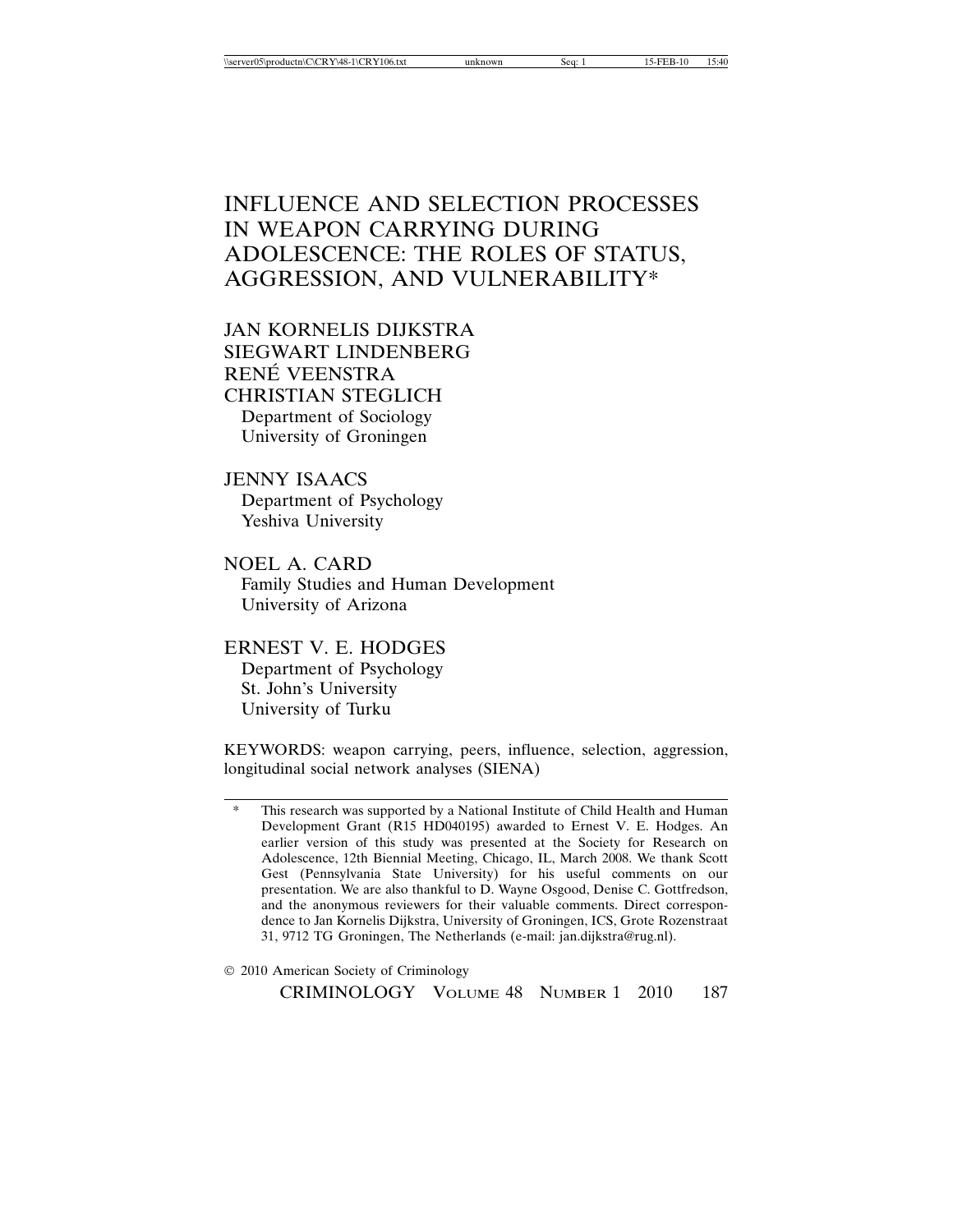*The role of peers in weapon carrying (guns, knives, and other weapons) inside and outside the school was examined in this study. Data stem from a longitudinal study of a high-risk sample of male students (7th to 10th grade; N = 167) from predominantly Hispanic low-socioeconomic-status schools in the United States. Longitudinal social-network models were used to test whether similarity in weapon carrying among friends results from peer influence or selection. From a goalframing approach, we argue that weapon carrying might function as a status symbol in friendship networks and, consequently, be subject to peer influence. The findings indicate that weapon carrying is indeed a result of peer influence. The role of status effects was supported by findings that weapon carrying increased the number of friendship nominations received by peers and reduced the number of given nominations. In addition, peer-reported aggressiveness predicted weapon carrying 1 year later. These findings suggest that adolescent weapon carrying emerges from a complex interplay between the attraction of weapon carriers for affiliation, peer influence in friendship networks, and individual aggression.*

The presence of weapons inside and outside of schools represents a serious threat to the lives and safety of adolescents. Both in the United States and Europe, weapon carrying increases the health risks for adolescents and their environment (Pickett et al., 2005). In the United States, homicide is the second leading cause of mortality for people between 15 and 24 years of age, and it is the leading cause of death for African American and Hispanic youth (CDC, 1999; Kochanek and Hudson, 1992). A necessary precondition for weapon use is having ready access to a weapon, particularly carrying one. In Western countries, the percentages of adolescents that carried a weapon in the previous 30 days was highest in the United States (21 percent) but still was sizable in European countries, which varied between 10 percent (Belgium) and 17 percent (Portugal) (Pickett et al., 2005).

For weapon carrying, adolescents must first have the opportunity to obtain weapons. At least in the United States, access to knives and even firearms does not seem to be a high hurdle (Sorenson and Vittes, 2004; Vaughan et al., 1996). When given access to weapons, what motivates adolescents to carry them? Barlas and Egan (2006: 67) summarized their research by stating that "the only firm conclusion that can be drawn is that weapon carrying is driven by several motivations." The most prominent reason for weapon carrying suggested in the literature is to be part of a delinquent lifestyle or to respond defensively to threats in the environment (Webster, Gainer, and Champion, 1993). Empirical evidence supports both explanations. Weapon carrying has been related to different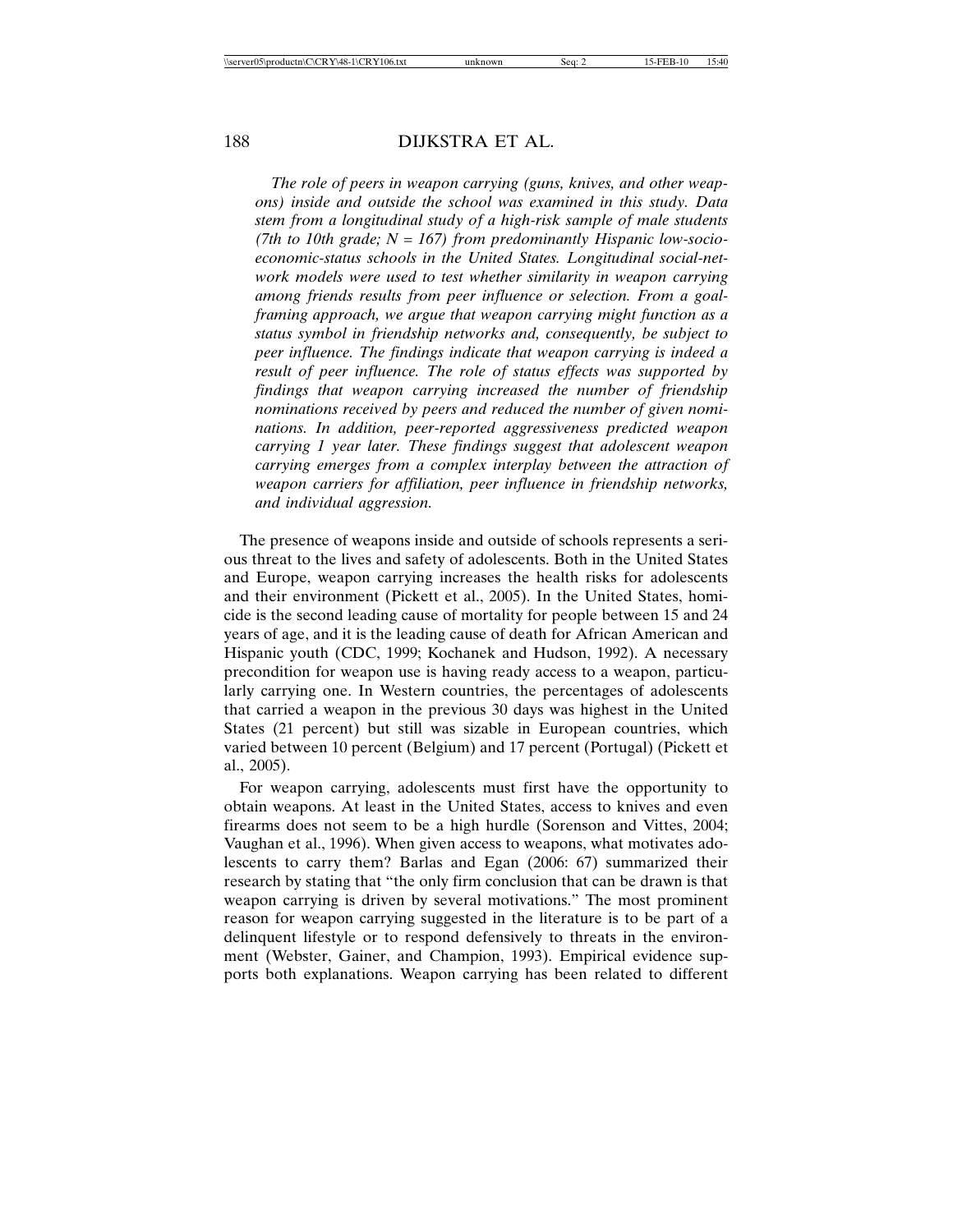problem behaviors, such as delinquency, aggression, and vandalism; the use of cigarettes, alcohol, and drugs (Bailey, Flewelling, and Rosenbaum, 1997; Barlas and Egan, 2006; Durant et al., 1999; Estell et al., 2003; Kingery, Coggeshall, and Alford, 1999; Kulig et al., 1998; Simon et al., 1998); as well as different indices of threats such as victimization, fearfulness, and self-protection (Arria, Borges, and Anthony, 1997; Goldstein, Young, and Boyd, 2008; Kingery, Pruitt, and Heuberger, 1996; Martin et al., 1996; Rudatsikira et al., 2007). Although in the current study the influence of aggression and vulnerability (victimization) as two aspects that best represent both explanations were taken into account, our main focus was on the effect of peers on weapon carrying.

In criminological research, the study of peer influence dates back to the earliest work of Sutherland (1947). Building on his work, Burgess and Akers (1966) specified different mechanisms that underlie the processes of peer influence. They stated that socialization in peer groups emerges from the imitation of behavior, positive and negative behavior reinforcement by peers, and definitions that evaluate behavior in terms of good and bad (Burgess and Akers, 1966; see also Akers et al., 1979). Similarly, it has been argued that peers who carry weapons serve as role models for this behavior, which in turn affects attitudes and perceived norms among peers (Bailey, Flewelling, and Rosenbaum, 1997; Myers et al., 1997). This modeling process is thought to influence the beliefs of adolescents that weapon carrying is accepted or even expected (Bailey, Flewelling, and Rosenbaum, 1997).

It is, however, premature to conclude that the similarity between the weapon carrying of an individual and the weapon carrying of his or her peers results from the socializing influence of peers because this claim has not been tested appropriately. The biggest threat to this conclusion is that, in many studies aimed at evaluating similarity in weapon carrying, crosssectional correlational designs were used (e.g., Myers et al., 1997; Williams et al., 2002), thus, limiting inferences in regard to the direction of effects (for a similar argument, see Steinman and Zimmerman, 2003). An equally plausible alternative interpretation of similarity in the weapon carrying of adolescent friends is that adolescents select others as friends based on whether they too carry (or do not carry) weapons. This idea that delinquency precedes friendship selection and, consequently, the idea that similarity among peers emerges from a selection process also have been advocated for other forms of delinquency (Glueck and Glueck, 1950; Gottfredson and Hirschi, 1990).

Similarity in weapon carrying among friends, therefore, might result from weapon-carrying behavior prior to the formation of friendship ties (i.e., selection) rather than as a result of peer influence. Only longitudinal data can allow for these dynamic processes of influence and selection to be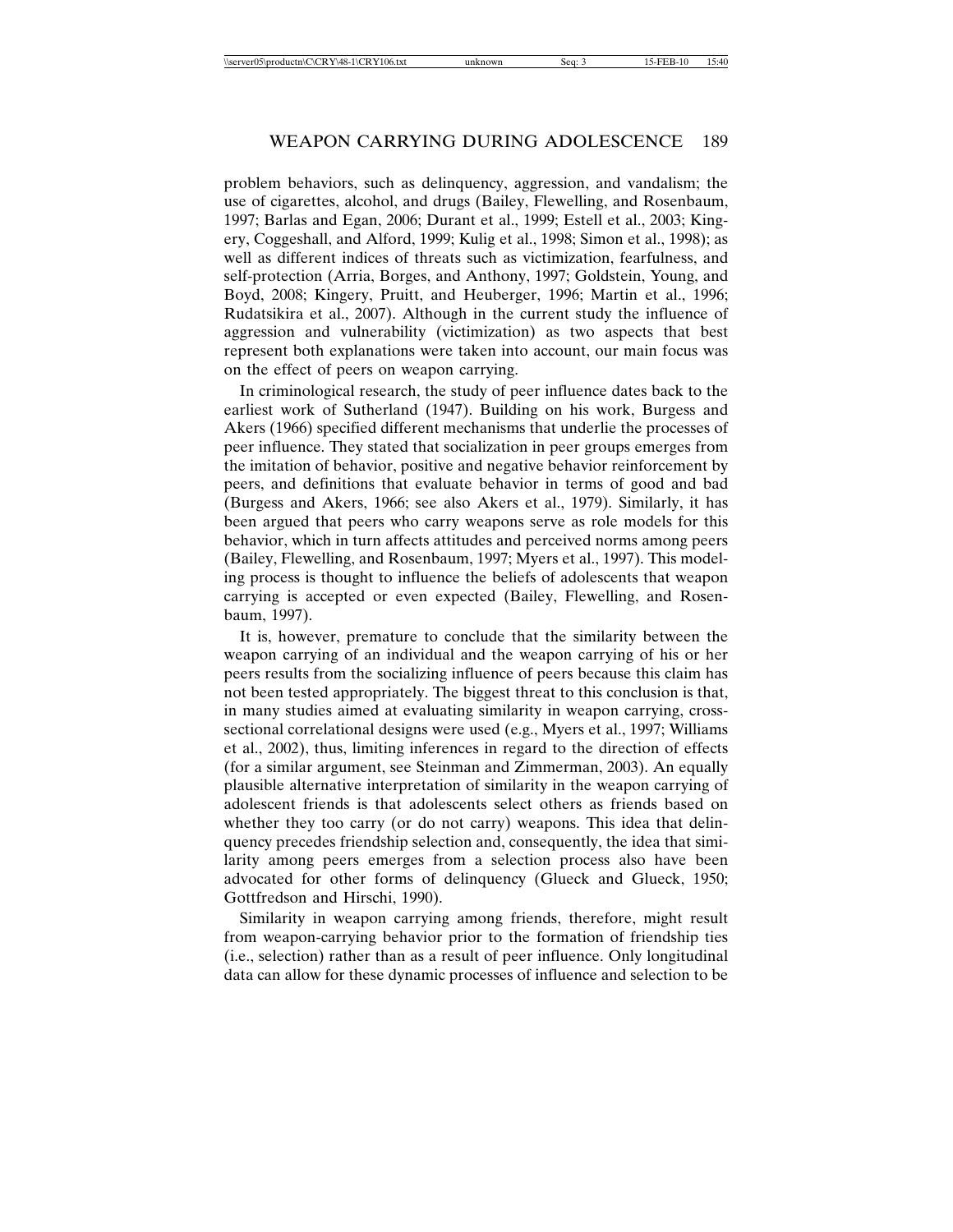adequately tested (Valente, 2003). Peer influence would be indicated when friends remain the same but behavior changes. Selection processes would be implicated by the reverse pattern—behavior stays the same, but friends change.

For weapon carrying, the two processes never have been tested simultaneously. Whether peer influence is involved is critical to understanding the proliferation of weapon-carrying behavior, and, consequently, to designing interventions. If in the context of peer friendships, youths imitate others with regard to weapon carrying (i.e., influence), then peers will be a major factor in the proliferation of—and, correspondingly, intervention efforts for reducing—this phenomenon. However, if similarity in weapon carrying among friends primarily results from preexisting tendencies of individuals to carry weapons prior to friendship formation (i.e., selection), then interventions that target influence processes are unlikely to be beneficial in reducing weapon carrying.

Although influence and selection processes represent competing explanations for behavioral similarity, they are not mutually exclusive. The findings of several studies on delinquency have shown that both processes often operate simultaneously (Haynie, 2001, 2002; Krohn et al., 1996; Matsueda and Anderson, 1998). In several of these studies, a social-network perspective was used, which takes into account the social-network conditions and relationships between individuals to examine the relative contribution of peers' delinquency on the delinquency of adolescents (e.g., Aseltine, 1995; Haynie, 2001, 2002; Kandel, 1978). For example, Haynie (2002) showed that the proportion of delinquent friends was predictive for delinquency across time rather than the total number of delinquent friends. The incorporation of a social-network perspective in the study of peer delinquency has enhanced our knowledge about how the delinquency of adolescents is related to the delinquency of peers. However, conclusions about the extent to which selection or influence accounts for delinquency in peer networks have been limited by the fact that, until recently, statistical techniques to test for influence and selection effects in regard to problem behaviors suffered several limitations (Steglich, Snijders, and Pearson, 2010).

First, changes in behavior and friendships that occur between two time points were not modeled in previous statistical models. Specifically, feedback processes between the dynamics of behavior and selection, which are unobserved between two measurement points, were not controlled for in previous models. For example, at an initial time point, individual A might consider person B as a friend. If at time point two, A has changed his behavior to be similar to B, this change is considered as influence. However, what happened between the two time points is unobserved and, therefore, unclear. It is possible that, after the initial friendship between B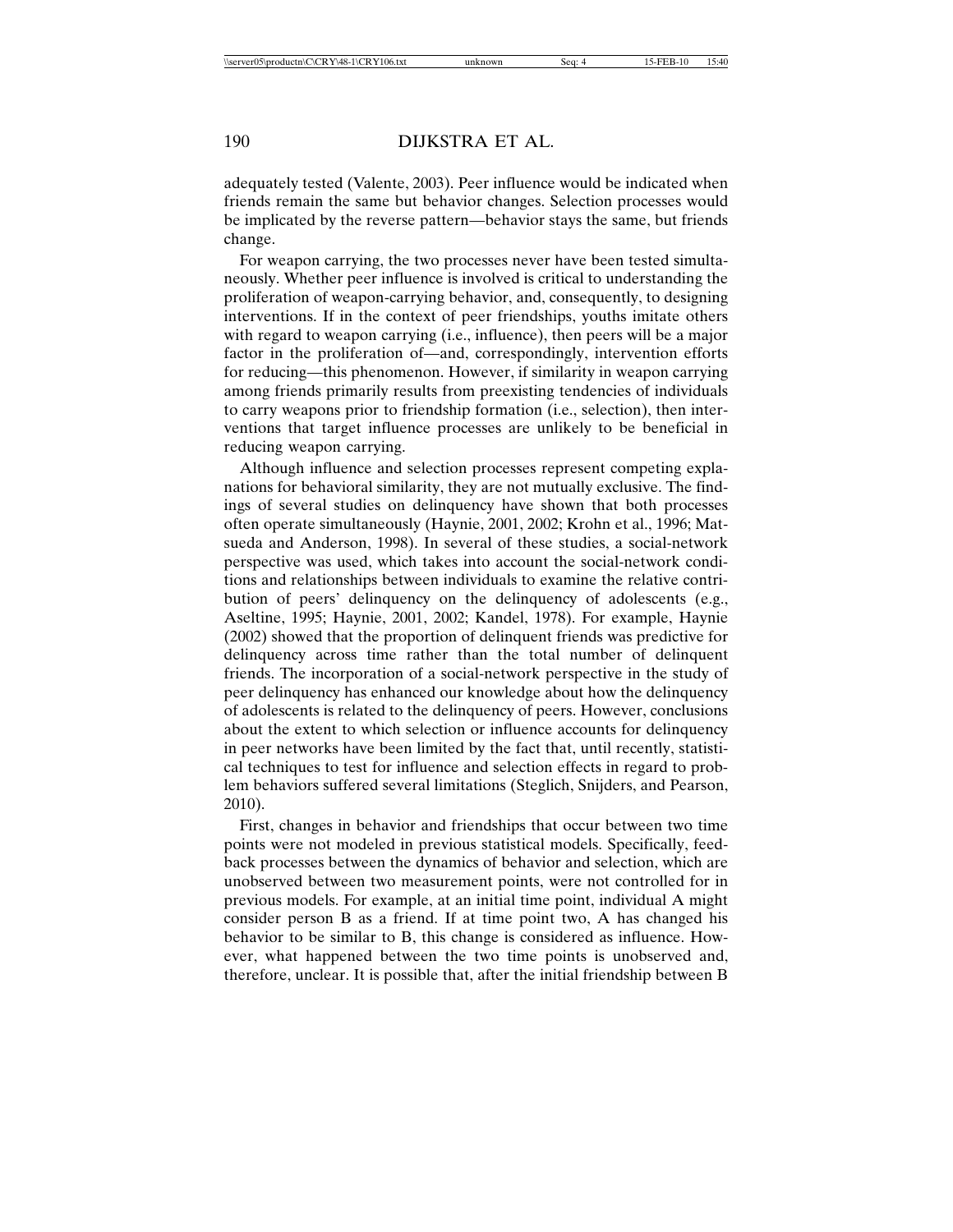and A, the relationship ended, and A changed his behavior in the absence of a relationship with B. After he has changed his behavior, A might again form a friendship with B, which is observed at the second time point. Based on the two observations, changes in the behavior of individual A are attributed to the friendship with individual B and, as such, are considered to result from influence. However, as is clear in this example, the change in behavior occurred when the relationship between A and B was absent. As a consequence, the influence of B on the behavior of A likely is to be overestimated. Therefore, a true test of influence and selection effects should take such unobserved changes into account to avoid overestimation of both effects.

A second limitation of previous models is their failure to control for the effect of the network structure on changes in behavior and relations. Several structural network effects are known to play a role in friendship formation and influence processes, such as network reciprocity, transitivity, and density (Steglich, Snijders, and Pearson, 2010). These structural network effects could affect estimates of influence and selection processes with regard to a particular outcome. For example, it is widely known that friendships are more likely to be established when individuals share a common friend (transitivity) (Davis, 1970). Therefore, transitivity (i.e., friends of my friends are my friends), rather than similarity in weapon carrying, might account for friendship formation between individuals A and B. Specifically, the likelihood of a relationship between A and B increases when both share the same friend C. Not controlling for such structural network tendencies in the analyses easily leads to overestimation of selection effects, which, in turn, affects the influence estimates by failing to rule out selection effects with a statistically sound method (Steglich, Snijders, and Pearson, 2010).

A third limitation of previous models is the failure to account fully for the interdependence of actors in the network, which violates the assumption of independence in observations made using traditional statistical models (Steglich, Snijders, and Pearson, 2010). The unraveling of influence and selection effects requires data that include not only information from the point of view of the individual (ego networks) but also information from the others in the network (complete networks). However, complete networks that contain information from all individuals in the network, and their relations as well as their behaviors, are not independent. Independence, however, often is assumed in traditional statistical techniques because they rely on randomly sampled data to make population inferences. The violation of the independence of observations can lead to biases in the estimates and errors in inferential conclusions. Collectively, these shortcomings of traditional data analytic approaches challenge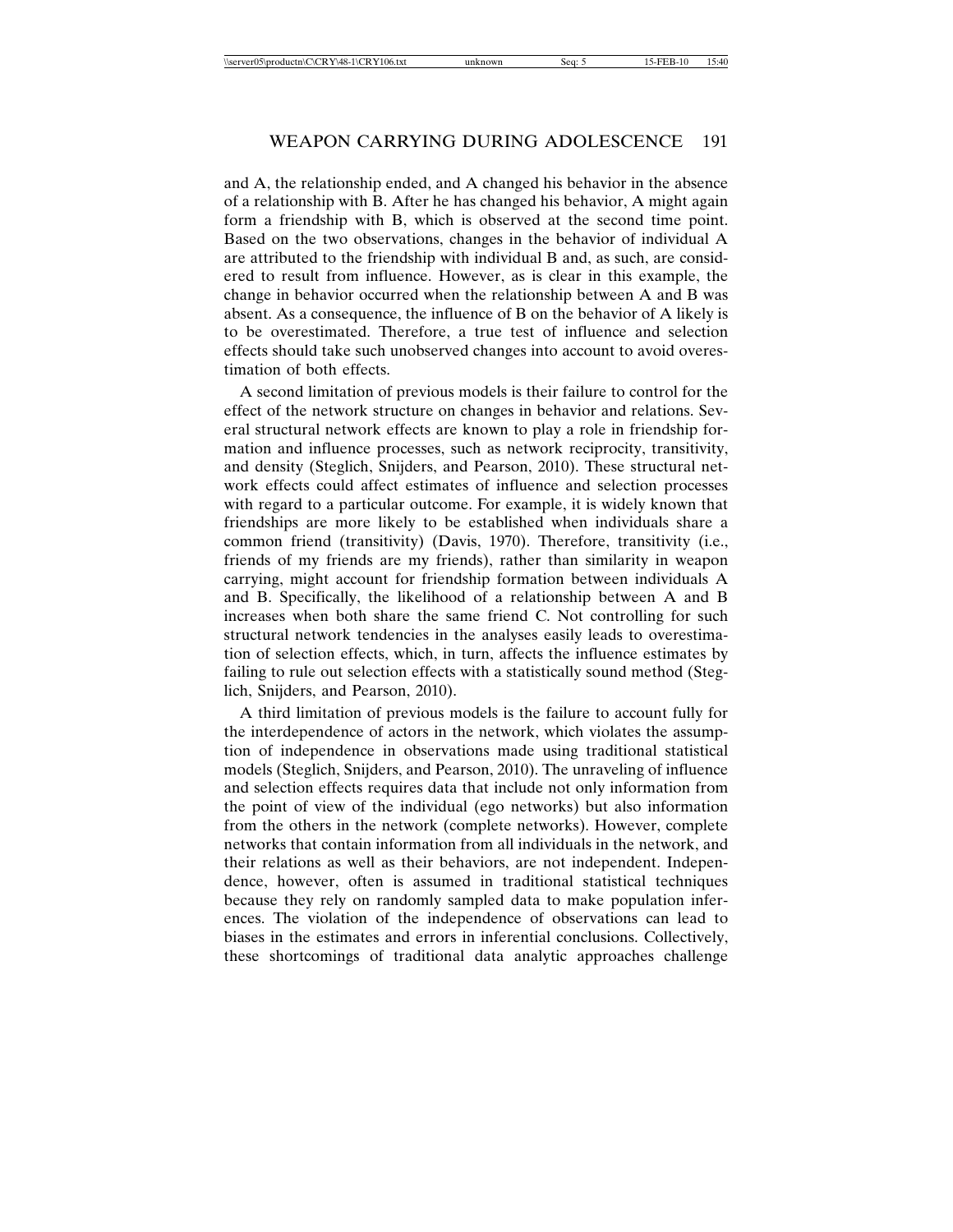extant conclusions about influence and selection processes in regard to problem behaviors in peer networks.

To our knowledge, the current study is the first in which these shortcomings that examine the role of peers in regard to weapon carrying were overcome. To achieve this result, we used a stochastic actor-based model to analyze network and behavior dynamics simultaneously. In the Simulation Investigation for Empirical Network Analyses (SIENA) software package, influence and selection effects on behavior (here, weapon carrying) are estimated simultaneously and separated in a methodologically sound way by accounting for the mentioned shortcomings (Snijders, Steglich, and Schweinberger, 2007; Steglich, Snijders, and Pearson, 2010). First, estimates were based on a simulation procedure in SIENA in which unobserved changes between time points are modeled. Second, structural network indices (e.g., reciprocity, transitivity, and density) in SIENA were taken into account, which for the reasons given yielded more reliable estimates for selection and influence. Third, the violation of independence of observations is controlled for in SIENA by examining complete networks.

To examine peer influence and selection effects on weapon carrying, we used longitudinal data on weapon carrying and friendship networks in a high-risk male sample of predominantly Hispanic low-socioeconomic-status (SES) adolescents. To control for individual characteristics that have been related to weapon carrying either as a defensive response or as part of a delinquent lifestyle (Webster, Gainer, and Champion, 1993), we also examined the effects of vulnerability (victimization) and aggression on weapon carrying 1 year later.

# **THEORY**

In the study of network and group processes, homophily is often assumed to be the basic mechanism of attraction to others and group formation (Byrne, 1971). This finding would favor the assumption that weapon carriers might select each other as friends (and noncarriers would select other noncarriers as friends). However, findings from a recent study (Dijkstra, Lindenberg, and Veenstra, 2007) support the idea that it is more fruitful to consider goals first and then ask whether goals are served by homophily rather than to assume homophily is a basic human tendency for affiliation. From a goal-framing perspective (Lindenberg, 2006), it was hypothesized that goals influence what people attend to, what knowledge is activated, how people evaluate things, and how they process information. In this regard, behaviors and characteristics of others are evaluated in the light of their contribution to the goal achievement of individuals. From this perspective, the key to understanding attraction to others and their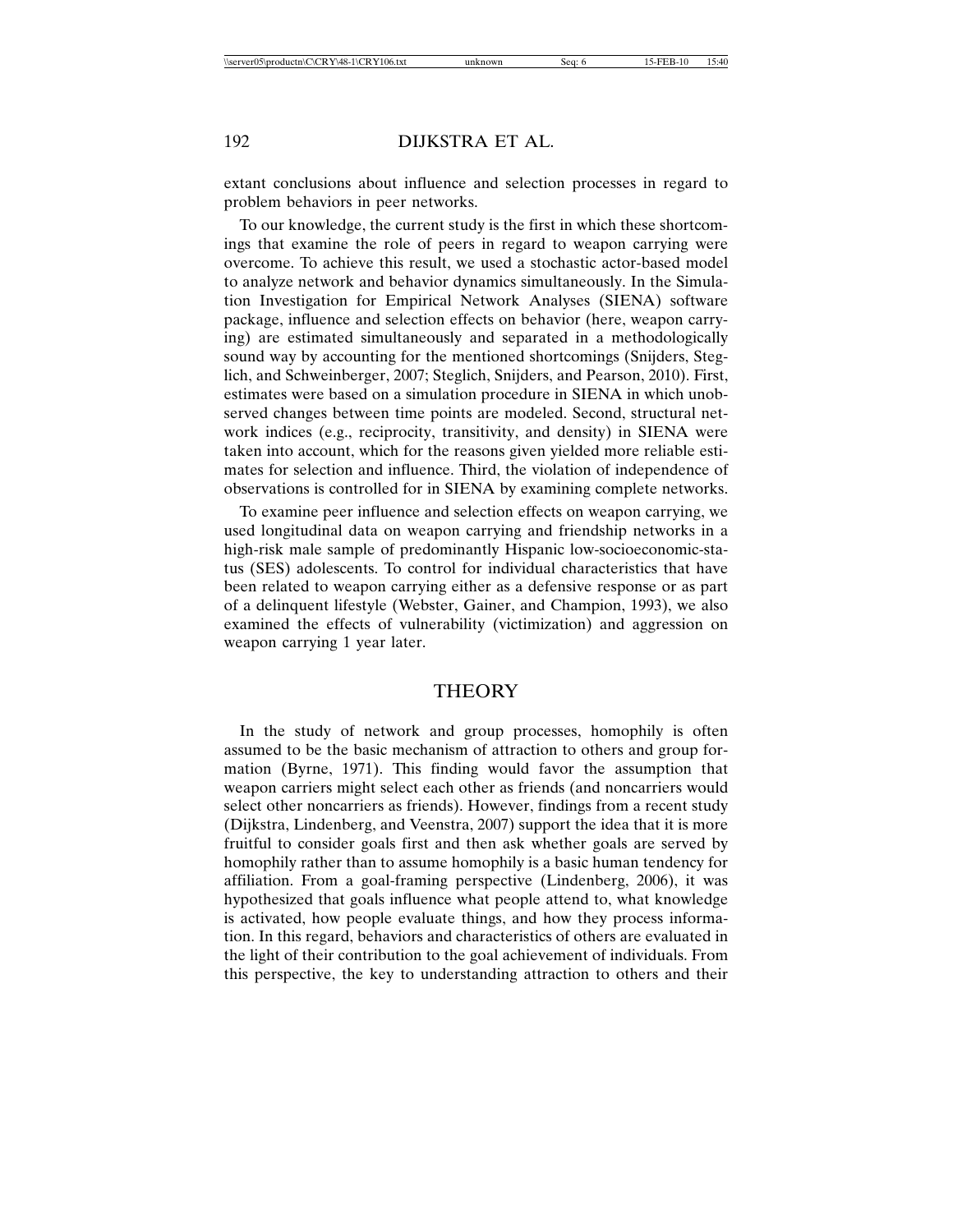characteristics is the extent to which affiliation helps a person to achieve important social goals.

Two important goals are the achievement of status and the achievement of affection (Lindenberg, 1996; Ormel et al., 1997). When possible, people will attempt to realize both goals simultaneously. Adolescents also are likely to strive for status in combination with the realization of friendship (affection) (cf. Coleman, 1961; Corsaro and Eder, 1990). To achieve status and affection, it may be useful to choose as friends higher status peers rather than peers of equal status. Affiliation with higher status peers can elevate one's own status, which is referred to as "basking in reflected glory" (Cialdini and Richardson, 1980). Empirical support comes from the findings of ethnographic studies (Adler and Adler, 1998; Eder, 1985; Short and Strodtbeck, 1963) as well as empirical research (Dijkstra et al., 2010a), which showed that the more closely adolescents affiliate with high-status peers, the higher their own status. Yet, those who are admired by peers also influence what behaviors are imitated (e.g., Cohen and Prinstein, 2006). Not only does imitation increase the chances of affiliation with high-status peers and decrease the chances of exclusion from their "inner circle," but imitation of "successful" status behavior also is likely to enhance a person's own status (Adler and Adler, 1998; Eder, 1985).

Higher status peers could advance their own status and affection by choosing, in addition to other high-status friends, some friends from lower ranks and by impressing them by engaging in forbidden and potentially dangerous behavior (Harris Survey, 1993; MORI, 2003). Particularly in adolescence, risky or delinquent behaviors that emphasize maturity and adultness have been related to status among peers (Allen, Weissberg, and Hawkins, 1989; Bukowski, Sippola, and Newcomb, 2000; Dijkstra et al., 2009; Moffitt, 1993). It has been argued that engagement in these behaviors can help adolescents bridge the gap between biological maturation and being considered socially as an adult (Luthar and McMahon, 1996; Moffitt, 1993). Adolescents involved in these risky delinquent behaviors, therefore, seem (at least to peers) to bridge this maturity gap successfully, which in turn enhances their status with peers.

For adolescents from disadvantaged backgrounds (as in our sample of predominantly low-SES, Hispanic students), who are more likely to be subjected to structural criminogenic conditions such as having witnessed serious violence and as having increased chances of being members of a gang (McNulty and Bellair, 2003), the relation between delinquency and status might be enhanced by and intertwined with masculine norms that emphasize toughness, daring, and gaining respect (Anderson, 1999; Warr, 2002). These disadvantaged youth might experience difficulties in gaining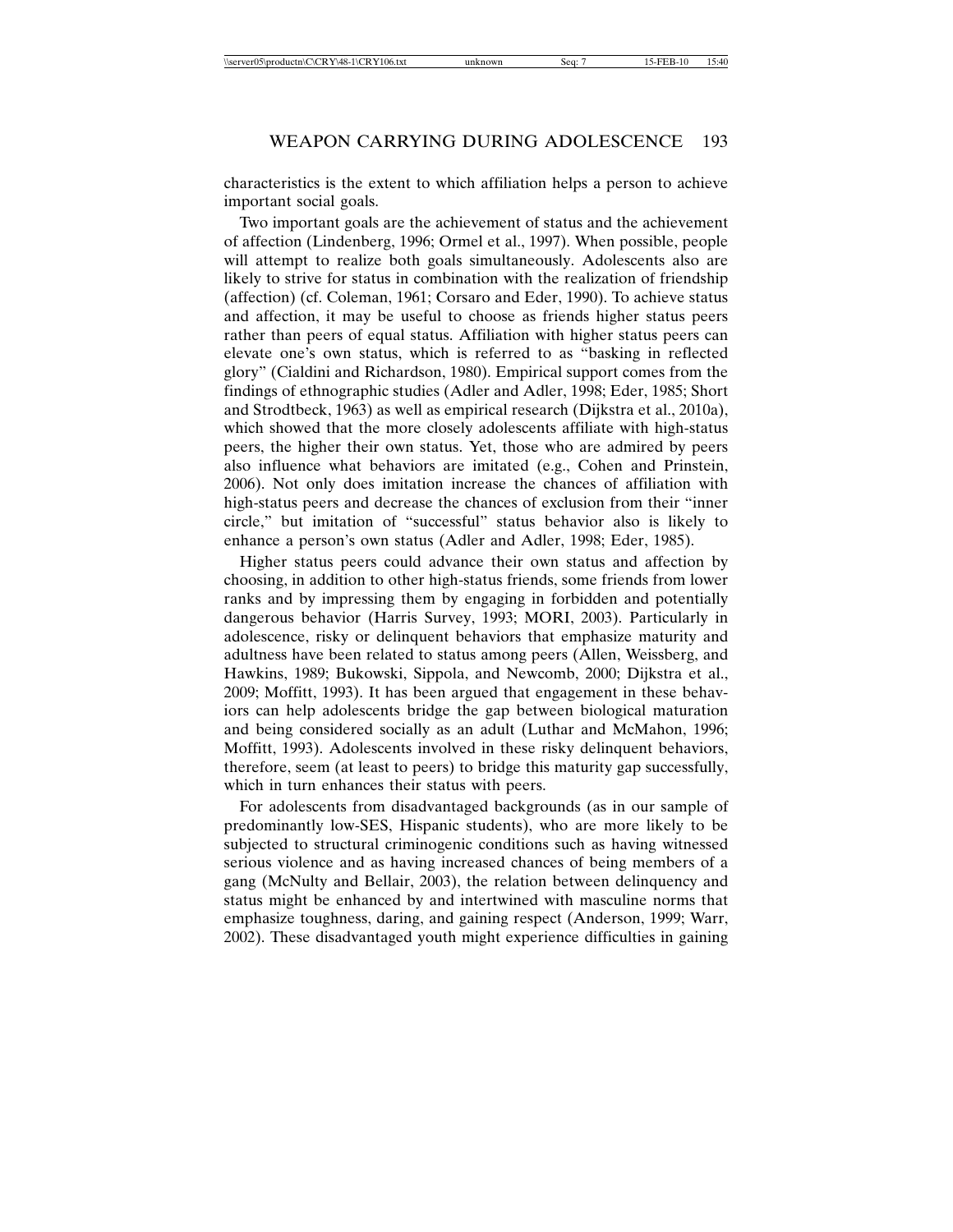status through legitimate means, for instance, through academic performance (Merton, 1938; see Steinberg, Dornbusch, and Brown, 1992). Tentative evidence comes from the findings of studies showing that weapon carrying is related to skipping school (Kulig et al., 1998; Simon et al., 1998) as well as to various kinds of problematic behavior, such as aggressiveness; vandalism; early initiation of sex; being arrested; using alcohol, cigarettes, and drugs; selling drugs; and gang membership (Bailey, Flewelling, and Rosenbaum, 1997; Barlas and Egan, 2006; Black and Ricardo, 1994; Callahan and Rivara, 1992; Durant et al., 1995; Kulig et al., 1998; McNabb et al., 1996; Sheley, 1994; Valois and McKeown, 1998).

Consequently, weapons can be one way to gain status among befriended peers (cf. Anderson, 1999; Myers et al., 1997). Higher status peers can impress lower status peers by carrying weapons; the latter can impress higher status peers by daring them to carry weapons too and, consequently, enhance their own status among befriended peers. If so, status achievement by carrying a weapon might function as a reward that not only reinforces weapon carrying across time but also evokes imitation processes in others (Akers, 1985). As such, status enhancement through delinquency is an important mechanism responsible for the proliferation of delinquency among peers, in general (Warr, 2002), and is important for weapon carrying, in particular.

The status effect of carrying weapons derives also from the risky and dangerous nature of the behavior (especially in the context of recent zerotolerance polices for in-school weapon carrying). As a consequence, weapon carrying is likely not to be advertised widely but kept to an inner circle (cf. Ash et al., 1996). Because adolescent weapon carrying is illegal, weapon carriers are likely to keep it out of sight from others and only display this behavior in close friendship networks. The implication of this behavior is that (status- and affection-related) peer influence on weapon carrying should thrive in contexts with fairly closed friendship networks. Friendship networks, therefore, should be characterized by high levels of reciprocity and transitivity, which suggests close, dense friendship networks.

If these conjectures are true, then weapon carrying should be subject to friendship influence. Therefore, our primary hypothesis in this study was that weapon carrying was subject to the influence of friends. Conversely, we hypothesized that similarity in weapon carrying among befriended peers was not from mutual selection of peers who carry weapons (i.e., selection effects with regard to weapon carrying are not likely).

If the influence mechanism is indeed from the simultaneous realization of status and affiliation goals, and if weapon carrying is a status symbol, then weapon carrying should have four other distinct effects as well. First,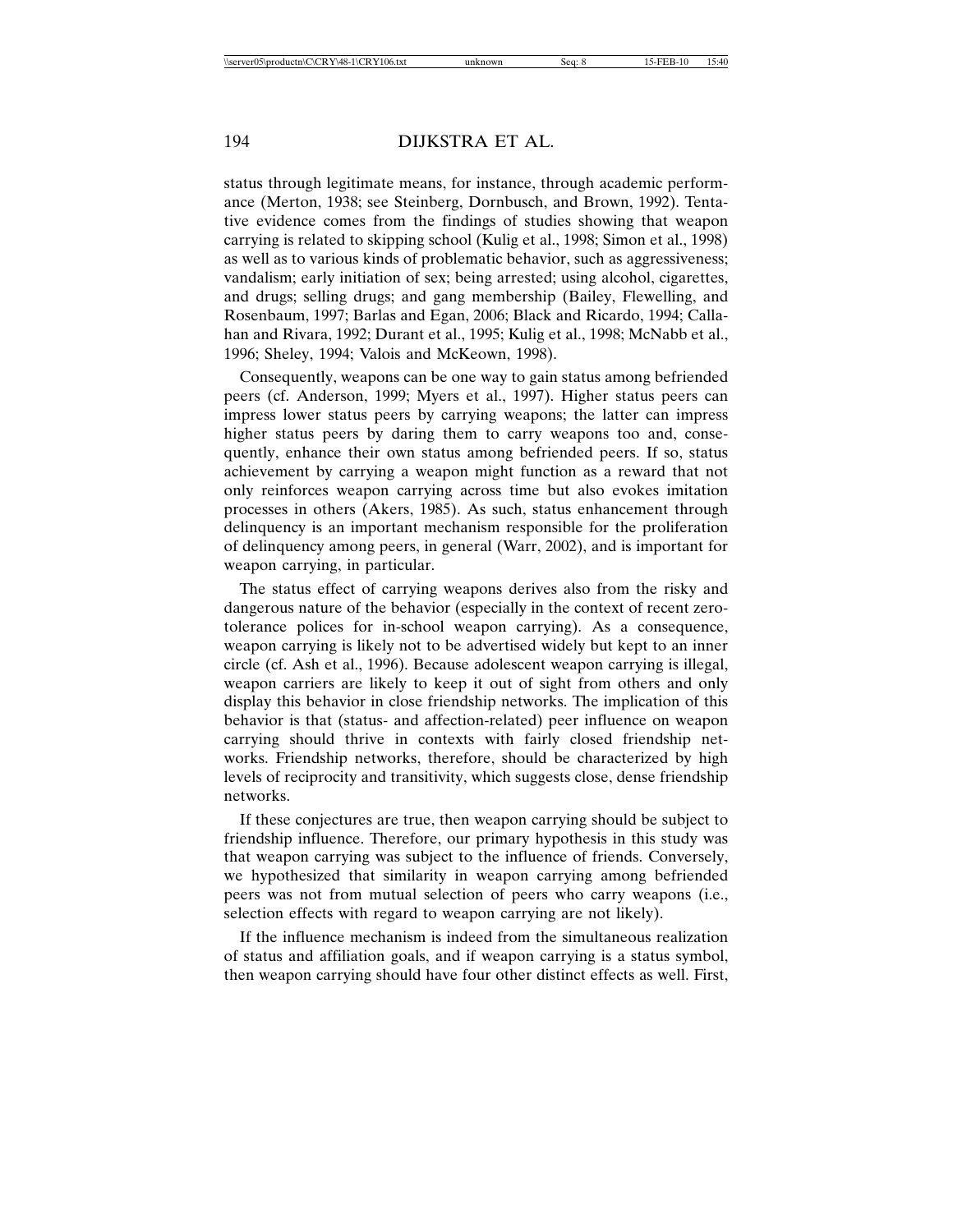because of imitation, weapon carrying should increase in friendship networks with weapon carriers. In line with this implication, the findings of a study by Williams, Mulhall, Reis, and DeVille (2002) showed that weapon carrying was more likely when adolescents affiliated with peers who considered weapon carrying "cool" than when they affiliated within peer groups where weapon carrying was absent. In these latter peer groups, it is plausible that weapon carrying is less likely to function as a status symbol, and the proliferation of weapons is, therefore, less likely. This reasoning implies that weapon carrying proliferates particularly in friendship networks with some initial weapon carriers.

Second, weapon carrying should affect positively the number of "bestfriend" nominations a person receives because if weapon carrying is associated with higher status, then it could make an adolescent more attractive to others as a potential friend. Third, weapon carrying should affect negatively the best-friend nominations an adolescent gives to others because high-status adolescents are more discriminating in friendship choices (Adler and Adler, 1998; Eder, 1985).

Fourth, if friendship influence on weapon carrying operates through the combination of status and affection, then it is not likely to be the result of protective measures (e.g., carrying a weapon to prevent oneself from being bullied). It has been argued that adolescents might be motivated to carry a weapon to protect themselves, avoid vulnerability, and cope with feelings of unsafeness and fearfulness (Arria, Borges, and Anthony, 1997; Durant et al., 1999; Kingery, Pruitt, and Heuberger, 1996; McNabb et al., 1996; Rudatsikira et al., 2007). Although this reasoning might be a defensive rationalization of those who carry weapons, it is not likely to be the cause if our argumentation about status and affection effects is correct. Thus, to the degree that individual characteristics play a role, we expected (in line with the findings of other studies—Durant et al., 1995; Webster, Gainer, and Champion, 1993) that it would be aggressiveness rather than vulnerability (here, victimization) that feeds the likelihood of carrying weapons.

# THE STUDY

To our knowledge, the current study is the first to examine simultaneously the extent to which weapon carrying among adolescents results from an influence, selection process, or both. To test these processes, we used longitudinal data on weapon carrying and friendship networks in a highrisk male sample of predominantly Hispanic low-SES adolescents. We focused on boys only because they are more likely to carry weapons than girls (Bailey, Flewelling, and Rosenbaum, 1997; Kulig et al., 1998; Pickett et al., 2005; Rudatsikira et al., 2007; Steinman and Zimmerman, 2003; Valois et al., 1995). Because weapon carrying inside and outside the school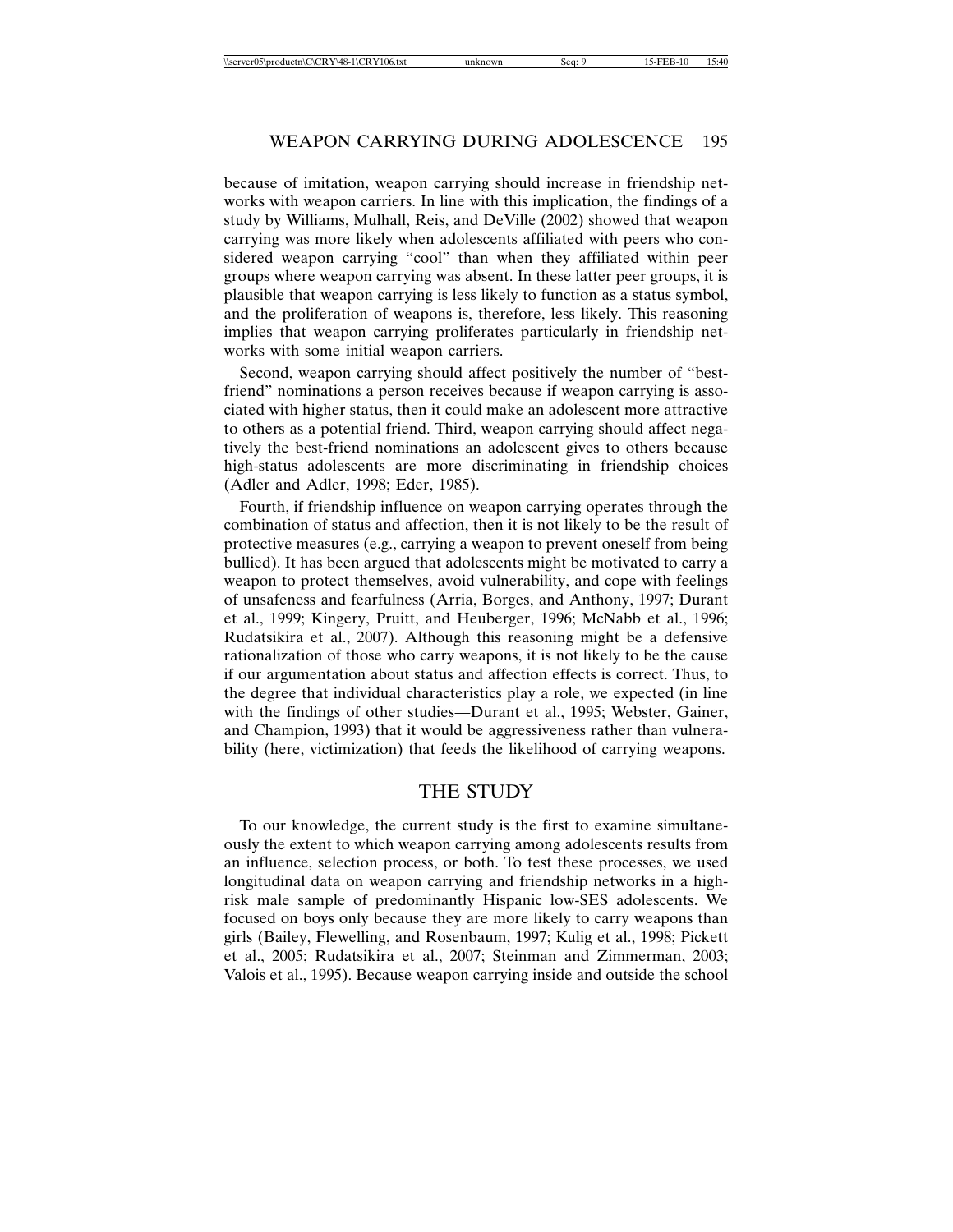have been related to the same underlying etiology (Rountree, 2000), we included weapon carrying (guns, knives, and other weapons) irrespective of the context. We used social-network analyses in the SIENA program (Snijders, Steglich, and Schweinberger, 2007; see also Snijders, 2001, 2005), which allowed us to unravel the unique effects of influence and selection effects on the weapon carrying of adolescents.

# METHOD

### PARTICIPANTS

Participants in this longitudinal study were recruited from two middle schools that fed into one high school located in New Jersey close to New York City. The three schools served primarily low-income minority students. Based on a composite indicator of SES that took into account census information about the 1) percentage of population with no high-school diploma, 2) percentage with some college education, 3) occupation, 4) population density, 5) income, 6) unemployment, and 7) poverty, the New Jersey Department of Education ranked the area where the three schools were located as the second-lowest SES grouping in the state. This sample also was selected based on risk. The schools in our sample were predominantly populated by low-SES Hispanic youth, who are more likely to carry weapons and to experience weapon-related threats than non-Hispanic and high-SES youth (Callahan and Rivara, 1992; Price, Desmond, and Smith, 1991).

Time 1 assessments of weapon carrying (and other measures) began when the participants were in the spring semester of grades 7, 8, and 9. Time 2 assessments occurred 1 year later during the spring when the participants were in grades 8, 9, and 10. The students attended two different middle schools for grades 7 and 8 and then attended a single high school for grades 9 and 10, which resulted in five networks at time 1 and four networks at time 2. At time 1, the 7th-grade students had two networks one for each middle school—and two for 8th-grade students. The fifth network was for the 9th graders, who were already in high school. Time 2 also had two networks—one in each middle school—for the 8th graders. However, now the 9th- and the 10th-grade students each formed one network. Consequently, they could nominate each other as best friends.

The longitudinal sample consisted of boys for whom information existed about best-friend nominations and weapon carrying for at least one time point. The SIENA program allows for the inclusion of cases with missing data by minimizing their influence on the estimation of results (Huisman and Steglich, 2008). At time 1, the target sample consisted of 207 male participants. Information on best-friend relationships and weapon carrying for at least one time point was available for 167 male participants. For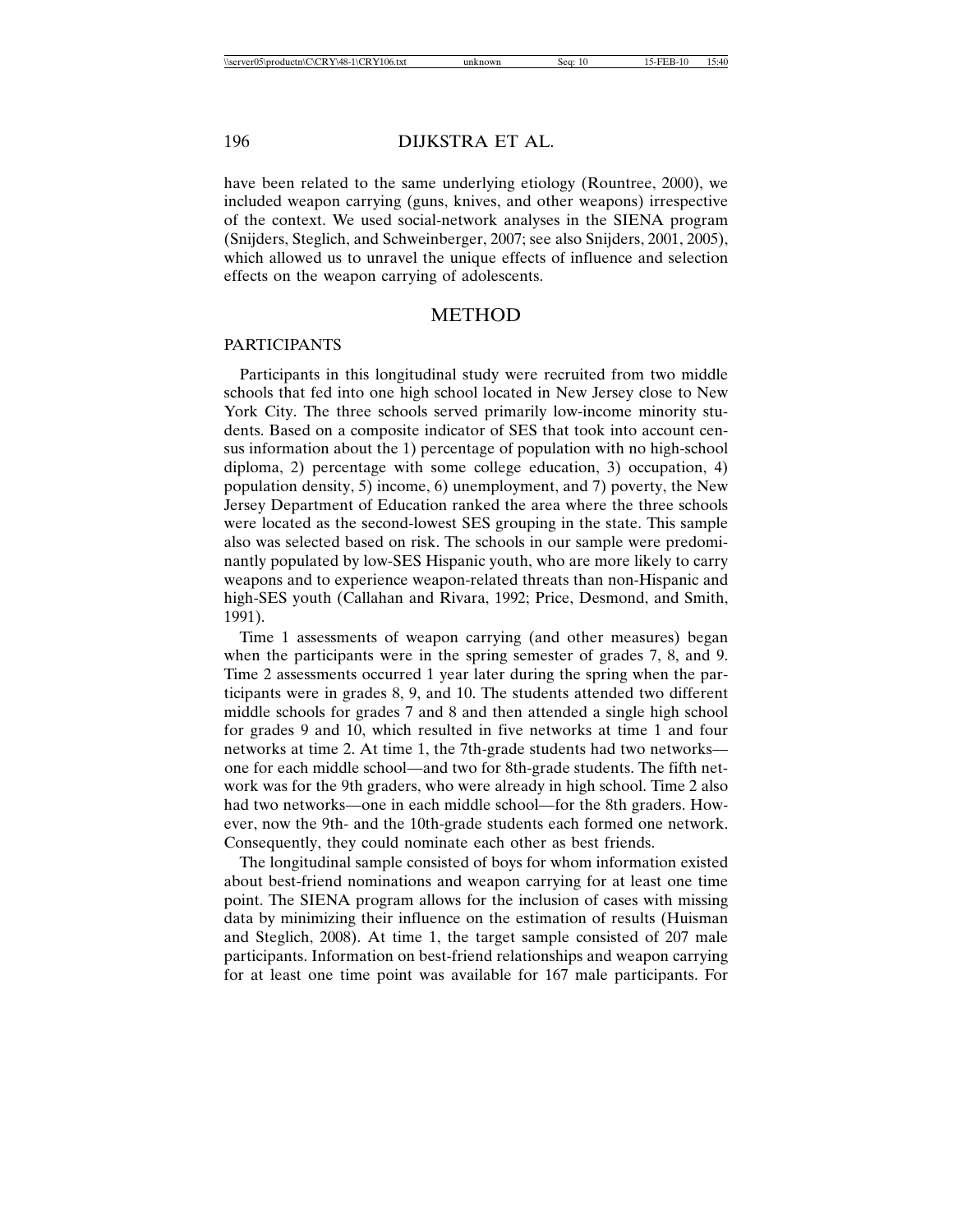three boys (2 percent) at time 1, and for 29 boys (17 percent) at time 2, information about weapon carrying was missing. Attrition analyses revealed that participants with missing weapon-carrying information from one time point did not differ from respondents with complete weaponcarrying data  $[t (165) = 1.37, p = .17$  at time 1;  $t (165) = .73, p = .47$  at time 2], aggression [*t* (165) = .27, *p* = .79], or victimization [*t* (165) = .82, *p* = .41]. For the best-friend nominations, information for one respondent was missing at time 1; information for 30 respondents was missing at time 2. This latter group did not differ significantly in their level of weapon carrying from other respondents at time  $1 \t{t (162)} = .83, p = .41$ .

### PROCEDURE

At both waves, all students were given a letter to take to their parents that described the study and asked for active consent to participate in the study (for the student to participate, the parents had to sign and return the consent form). In addition, respondents were asked to sign an assent form, which provided a written description of the study. The participants also were informed that, at any time during the administration of the questionnaires, they were free to leave questions unanswered or to discontinue participation entirely. Parents and participants were assured that all responses were completely confidential and that participants would not be identified in any way. Participants were administered preslugged (i.e., preassigned identification numbers without any other identifying information) questionnaires to ensure confidentiality. Parental consent and child assent were required to participate in data collection at time 2, and identical procedures were maintained to ensure confidentiality. In total, 18 percent of all male students did not provide consent to participate, which resulted in an initial target sample of 209 male participants.

The measures were administered at school in small groups of about ten participants that lasted approximately 55 minutes each. Questions were read aloud by trained graduate research assistants while the children read along and marked their responses. Two trained research assistants conducted the testing sessions, which provided a context in which students were attentive to the task at hand and behavioral disruptions were minimized. At the beginning of each session, children were asked specifically whether they preferred a Spanish version of the questionnaires (none requested a Spanish version). The participants were assured of the confi-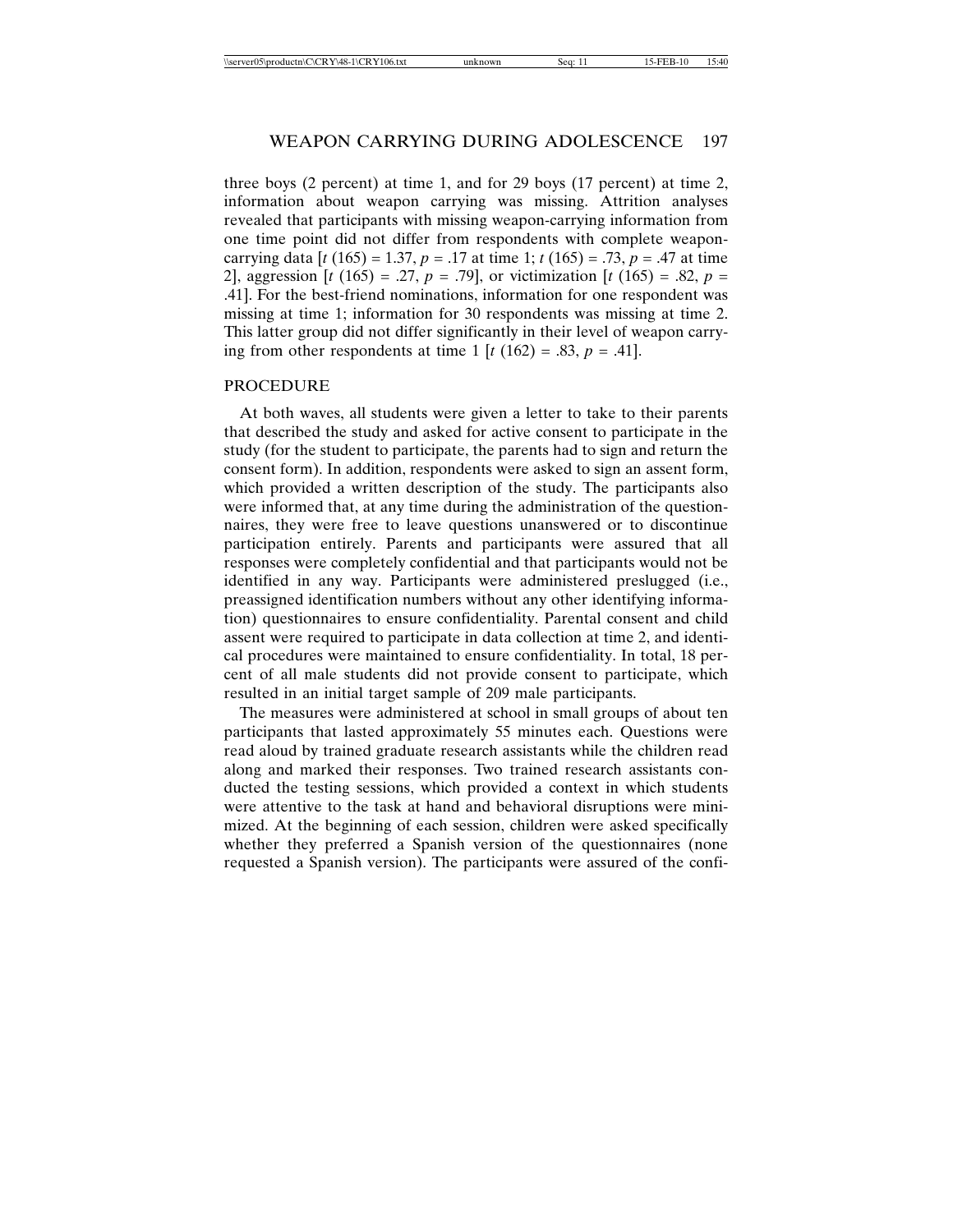dentiality of their responses and were given a small token of appreciation following the completion of the measures (a gift certificate for a local restaurant).

### MEASURES

## WEAPON CARRYING

Participants were asked to indicate the number of times they carried a gun, knife, or other weapon (like box cutters or brass knuckles) each in the previous 60 days. For all three weapons, questions were asked about in-school as well as out-of-school weapon carrying. These questions were identical for the time 1 and time 2 assessments. The number of times participants carried each of the three types of weapons were summed to yield a frequency of weapon-carrying scores for each wave. Internal reliabilities were high, with Cronbach's alpha coefficients of .73 for time 1 and .81 for time 2. Because the SIENA program requires the dependent behavioral variable to be a discrete ordinal scale, we constructed the following five categories of weapon carrying: never, 1 time, 2–5 times, 6–9 times, and 10 or more times (see also table 1 and table 2).

## BEST FRIENDS

Participants were provided with a list of all same-gender peers in their grade and asked to nominate their best friends. The number of nominations was unlimited. Descriptive statistics showed that the average number of friends (either asymmetrical or mutual) was 18.22 at time 1 and 15.87 at time 2. The density of the network, calculated using the number of relations relative to the total number of all possible relations, was similar for both measurement points (.11 and .10, respectively; see table 1). Descriptive statistics with regard to changes in best-friend relations showed that 1,610 best-friend nominations remained stable between time 1 and time 2 (not presented here). Furthermore, in 896 cases, best-friend nominations were given at time 1 but were absent at time 2 (desisting relations). The reverse pattern (emergent relations) was found for 847 relations. For all friendship networks (as mentioned), matrices were composed, which contained information on whether a best-friend relation was absent (zero) or present (one). These different networks were taken together in one matrix separated by structural zeros (to indicate that members of the different networks could not nominate each other as a friend). Using one overall matrix that contained all different networks as input for the SIENA program allows for the simultaneous estimation of parameters for all networks, which renders aggregation of the estimates of the individual networks unnecessary (Snijders, Steglich, and Schweinberger, 2007).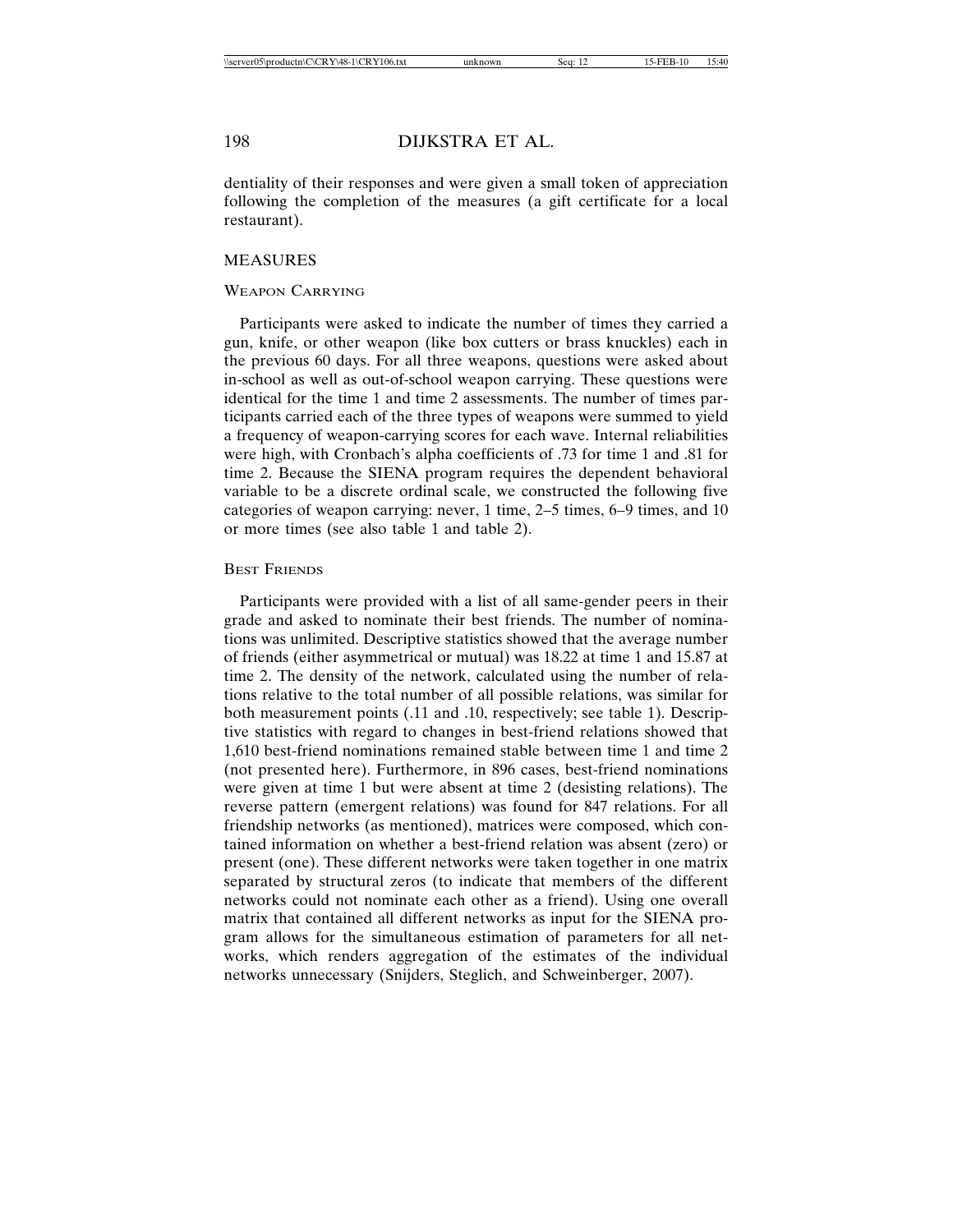## AGGRESSION AND VICTIMIZATION

A peer-nomination inventory was used to assess both aggression and vulnerability, which was operationalized as victimization. Several questions allowed respondents to nominate an unlimited number of same-sex peers in their grade with regard to aggression and victimization. Aggression was based on the number of nominations respondents received on the following three items: "He hits and pushes others around" (*M* = .95; standard deviation (SD) = 1.26); "he makes fun of people" ( $M = 1.75$ ; SD = 1.66); and "he's just plain mean" ( $M = .37$ ; SD = .77). The internal consistency of the aggression scale was .67. For victimization, the following items were used: "He gets picked on by other kids" ( $M = .83$ ; SD = 1.15); "he gets hit and pushed by other kids" ( $M = .83$ ; SD = 1.11); and "kids make fun of him" ( $M = 1.23$ ; SD = 1.37). For victimization, the internal consistency was .84. After the individual items were standardized by school, grade, and gender, scores were summed up and divided by the number of items. This resulted in a mean score of  $.07$  (SD =  $.07$ ) on the aggression scale and .07 ( $SD = .08$ ) on the vulnerability scale (see table 1). Contrary to the dependent behavioral variable (i.e., weapon carrying), which is required to be a discrete ordinal variable, individual predictors in the SIENA program are allowed to be continuous measures. Because both scales were based on aggregated scores across multiple respondents, no data were missing for either aggression or victimization. Reliability of the peer nomination scales was uniformly high. Even single-item, peer-nomination scales tended to be remarkably high (Coie, Dodge, and Kupersmidt, 1990).

# **Table 1. Descriptive Statistics for Network and Individual Characteristics (***N* **= 167)**

|                                         | Time 1     | Time 2     |
|-----------------------------------------|------------|------------|
| Network Characteristics                 |            |            |
| Density                                 | .11        | .10        |
| Average degree                          | 18.22      | 15.87      |
| Number of ties                          | 3,020      | 2,494      |
| Individual Characteristics <sup>a</sup> |            |            |
| Weapon carrying                         | 1.72(1.13) | 1.85(1.45) |
| Aggression                              | .07(.07)   |            |
| Victimization                           | .07(0.08)  |            |

a Mean. Standard deviation in parentheses.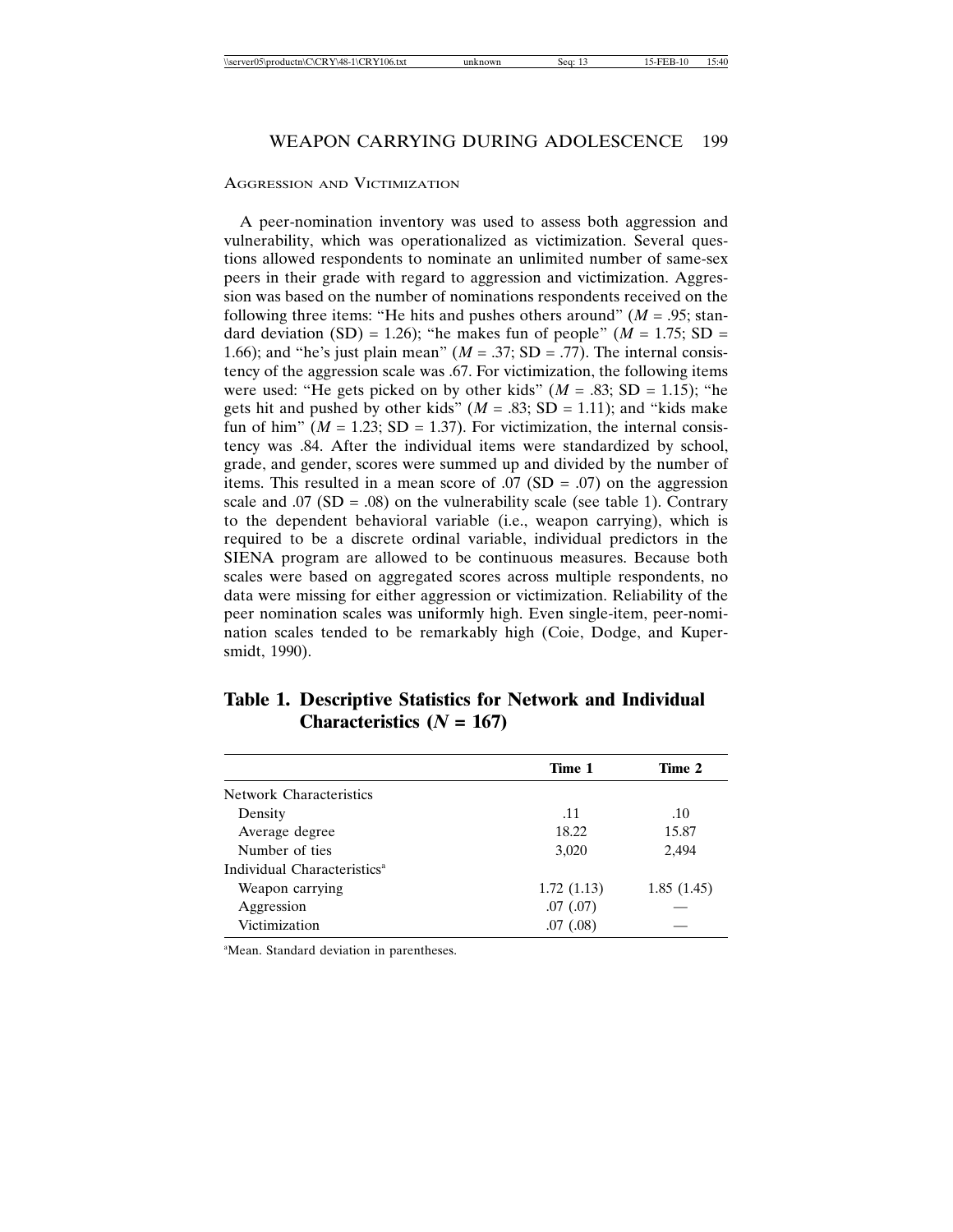# STATISTICAL ANALYSES

For the analyses, we used the SIENA program.1 SIENA was used to estimate an actor-based model for the coevolution of networks and behaviors across time (Snijders, Steglich, and Schweinberger, 2007) and to carry out the statistical estimation of a stochastic actor-based model of network dynamics (Snijders, 2001, 2005). The model expressed that, in response to the current network structure and the current behavior of other individuals in the network, individuals can change either their network ties (here, make a new friend or break a relationship) or their behavior (here, increase or decrease weapon carrying) between two time points. Influence effects manifest themselves in behavior change; selection effects show up in changes of network ties. It was assumed that changes might occur continuously between discrete time points. A simulation procedure was used to estimate the likelihood of changes in behavior as well as networks in response to the current network structure and behavior of others. Estimates were derived from iterative simulations within a Markov chain Monte Carlo (MCMC) approach (Snijders, 2005; Snijders, Steglich, and Schweinberger, 2007).

To estimate parameters using the model, likely developmental trajectories were imputed between time points; the information from time 1 was used as a starting point. These estimates were based on transition probabilities between probable states in the state space of possible network and behavior combination configurations. Estimates indicated the probability of specific change patterns for both individual behaviors and network relations, given the observed data.

Within the SIENA program, the estimation of behavioral changes (changes in the dichotomous or discrete ordinal variables) and network changes (changes in the dichotomous variable reflecting the absence or presence of a relation) were modeled simultaneously—the so-called coevolution of network and behavior. Therefore, the program allowed one to test both selection and influence effects while controlling for the other (Burk, Steglich, and Snijders, 2007; Snijders et al., 2007; Steglich, Snijders, and Pearson, 2010; Steglich, Snijders, and West, 2006).

Analyses in SIENA yielded three types of parameters. First, the parameters of the behavior and network *rate functions* indicated the average

SIENA is one of the statistical modules of StOCNET (Boer et al., 2006), a family of statistical programs for social-network analysis. The software programs and respective manuals can be downloaded for free at http://stat.gamma.rug.nl/ stochnet/. More information is also available on the SIENA homepage (http:// stat.gamma.rug.nl/snijders/siena.html), which provides links to many of the references cited here as well as to other studies in which the models implemented in SIENA are used or described.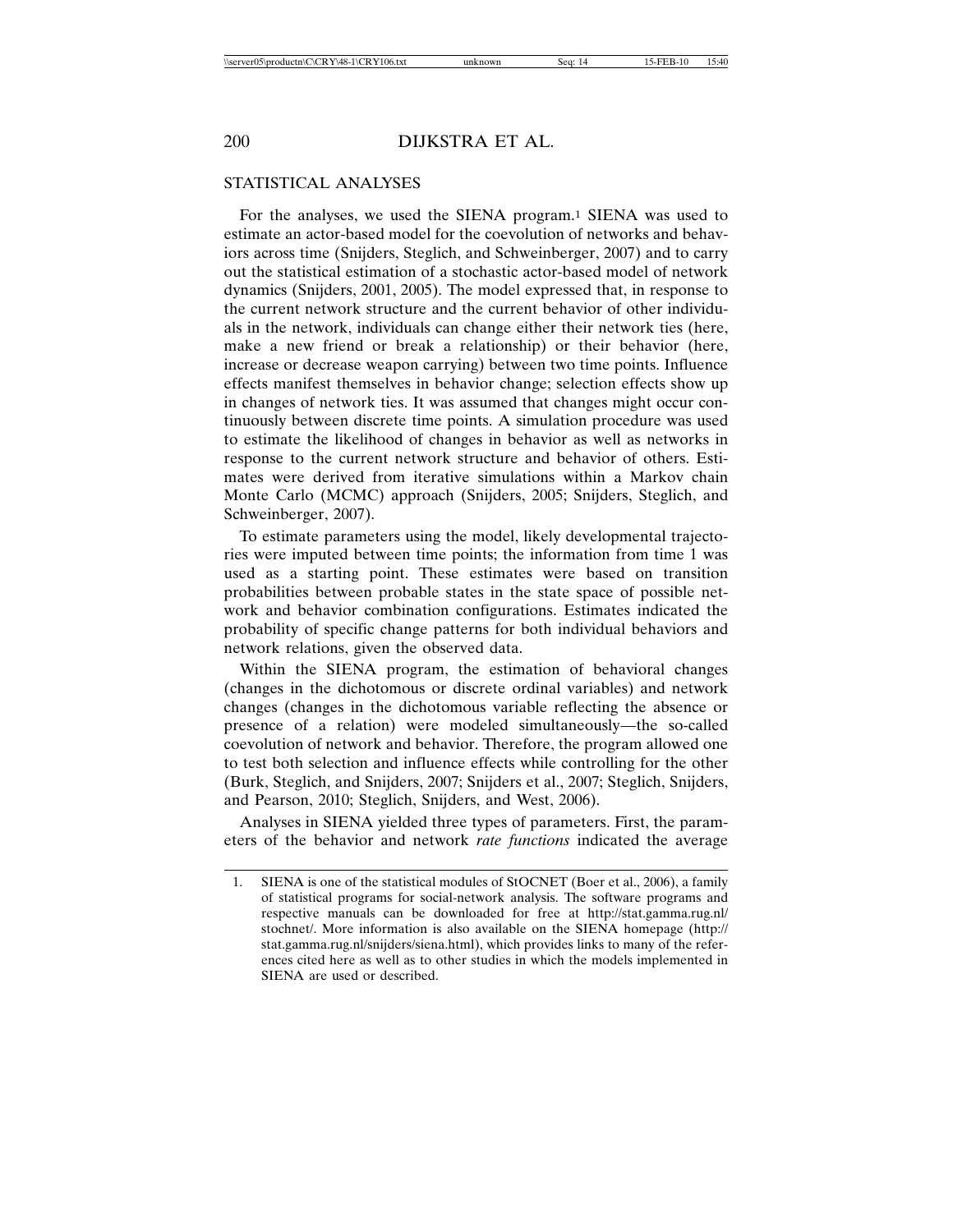number of changes in each. Second, parameters with regard to the network represented both structural network effects and changes in the network (network dynamics). In the current study, we controlled for the simultaneous occurrence of the following three structural effects: 1) *reciprocity*, or the extent to which best-friend choices were reciprocated by the other; 2) *transitivity*, or the tendency of individuals to be friends with the friends of their friends (so-called transitive triplets); and 3) an *outdegree* parameter, which indicated the number of outgoing ties and, therefore, the density of the network. Snijders (2001) recommended taking into account these three structural effects to avoid overestimation of other networkrelated estimates and influence effects. For example, when a friendship is formed between two weapon carriers through a third shared friend (transitivity), leaving out a transitivity estimate for this friendship selection would incorrectly lead it to be attributed to their weapon carrying.

In addition to these structural network effects, we estimated network dynamics that represented selection effects with regard to weapon carrying. The *effect of weapon carrying on friendship nominations given* indicated the extent weapon carrying influenced the number of best-friend nominations given to peers. Conversely, *the effect of weapon carrying on friendship nominations received* indicated the extent weapon carrying affected incoming ties (being nominated as a best friend by peers). These two parameters were needed to test the hypothesis that the influence effect was related to status. Furthermore, because of the inclusion of these weapon-carrying effects on friendship nominations given and received, the parameter *weapon-carrying selection* gave a more reliable estimate of the extent to which individuals tended to form new friendships with those who were similar with regard to the behavior under investigation (weapon carrying). This effect was used to measure the degree to which closeness of two peers on the weapon-carrying scale affected their friendship and represented the selection effect.

The third set of estimates indicated the extent to which behavior (here, weapon carrying) changed across time, referred to as behavior dynamics. Note that SIENA was developed to examine the simultaneous changes in the network as well as in behavior and, therefore, yielded estimates for changes in both networks and behavior. Behavioral dynamics had three parameters. First, the linear-shape effect indicated the overall response toward high or low values on weapon carrying. A negative parameter would indicate that most respondents scored below the mean on the 5 point scale for weapon carrying; a positive parameter would indicate that most respondents scored above the mean.

Second, we included the quadratic-shape effect, which expressed polarization on the weapon-carrying scale. A positive parameter indicated that responses tended to occur on the extreme ends of the scale, whereas a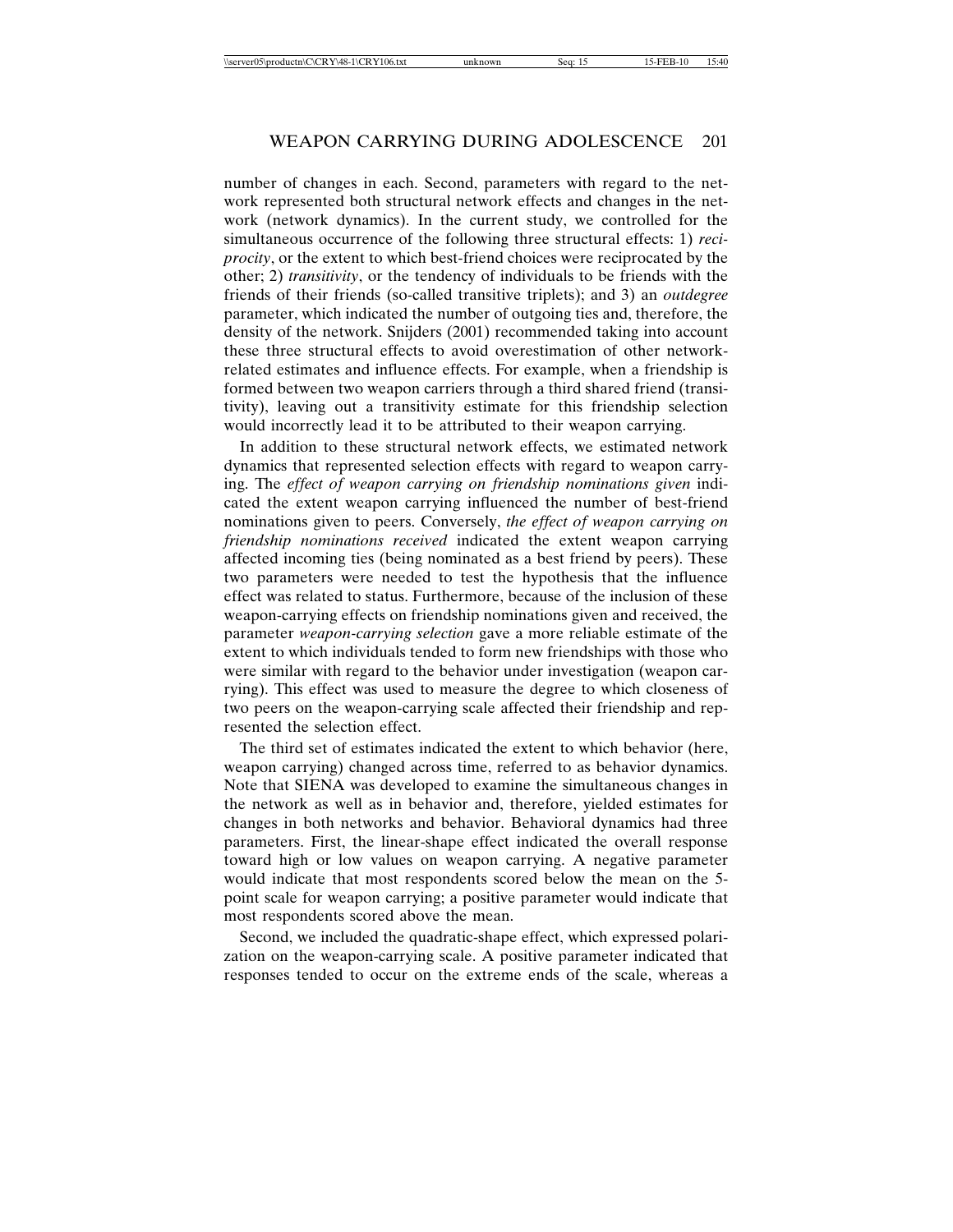negative value suggested that responses were unimodally scattered around the group average (see also Snijders, Van de Bunt, and Steglich, 2010). Together, the linear- and quadratic-shape effects can be interpreted as a curvilinear function, which expresses the result of inclinations and constraints for the possible values of weapon carrying independent of peer effects or other explanatory mechanisms.

The third estimate concerning behavioral dynamics was weapon-carrying influence. This parameter indicated the extent to which participants changed their behavior to minimize the average distance from their friends on the weapon-carrying scale. This parameter represents the influence effect.

Finally, the SIENA program allowed for the inclusion of covariates and their effects on either the network dynamics or the behaviors under investigation. To test our hypothesis that, if weapon carrying is influenced by personal factors, then it is not through vulnerability but aggression, we included the effects of aggression and victimization in the model, and estimated the effects of both variables on changes in weapon carrying. The results of all effects are discussed in more detail in the Results section. Estimation of parameters was based on the methods-of-moments algorithm (Snijders, Steglich, and Schweinberger, 2007).

To facilitate the interpretation of the results, we calculated the exponential function of the estimates. For the similarity effects (i.e., weapon-carrying selection and weapon-carrying influence), we first divided the estimates by the number of answer categories on the weapon-carrying scale minus one. As a result, the odds ratios for these effects reflected the effect of a one unit increase or decrease on the weapon-carrying scale. For the covariates aggression and vulnerability, we first multiplied the estimates by the standard deviation before calculating the exponential function. Consequently, these odds ratios indicated the effect of a 1 standard deviation increase or decrease for aggression and vulnerability on weapon carrying. Because the quadratic-shape effect was not linear, we did not calculate an odds ratio for this particular estimate.

## RESULTS

## DESCRIPTIVE STATISTICS

From table 2, we see that the prevalence of adolescent weapon carrying was 27.4 percent at time 1 and 30.4 percent at time 2. Although the mean level of weapon carrying seemed to increase across time, this trend was not significant  $[t (134) 1.47, p = .15]$ . Although the majority of adolescents did not carry a weapon at either time point, a third of the participants from this sample carried a weapon at least at one time point.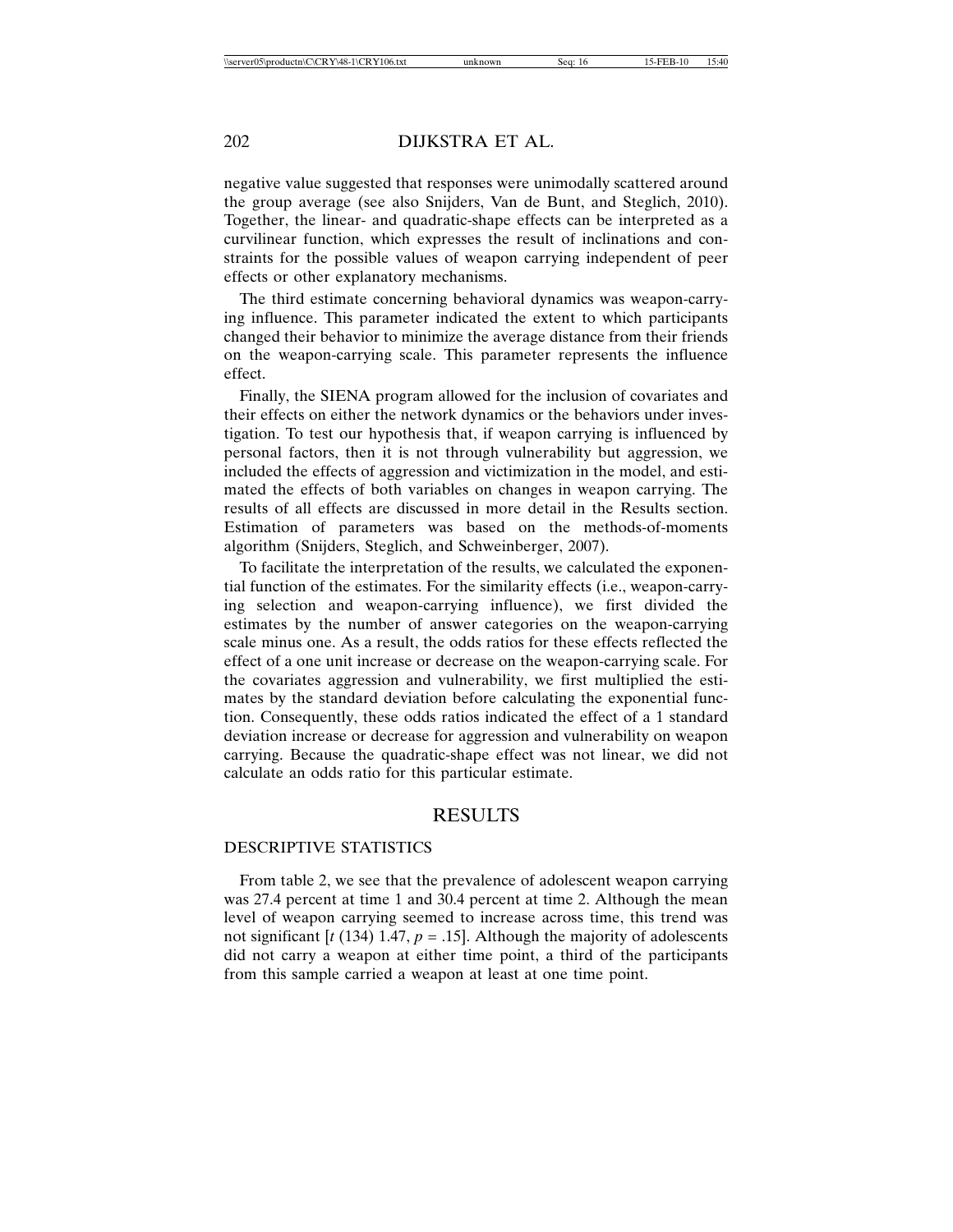|                                      | Time 1      | Time 2      |
|--------------------------------------|-------------|-------------|
| <b>Prevalence of Weapon Carrying</b> | $(N = 164)$ | $(N = 138)$ |
|                                      | 72.6%       | 69.6%       |
|                                      | 4.9%        | 5.8%        |
| $2 - 5$                              | 10.4%       | 8.7%        |
| $6 - 9$                              | 2.4%        | $2.2\%$     |
| $10+$                                | 9.8%        | 13.8%       |
| Total                                | 100.0%      | 100.0%      |

**Table 2. Five Categories of Prevalence of Weapon Carrying**

Correlational analyses revealed that weapon carrying at time 1 was highly correlated with weapon carrying 1 year later, which indicates that weapon carrying was rather stable across time,  $r = .63$ ,  $p < .05$  (see table 3). Furthermore, we examined the correlations of weapon carrying with aggression and victimization. As is shown in table 3, only aggression correlated significantly with weapon carrying  $(r = .31$  at time 1 and .36 at time 2,  $p < .05$ ).

# **Table 3. Correlations Among Weapon Carrying and Peer-Reported Aggression and Vulnerability**

| 1. Weapon carrying time 1 |                 |                 |                |  |
|---------------------------|-----------------|-----------------|----------------|--|
| 2. Weapon carrying time 2 | .63*<br>(135)   |                 |                |  |
| 3. Aggression time 1      | $.31*$<br>(164) | $.36*$<br>(138) |                |  |
| 4. Victimization time 1   | .03<br>(164)    | $-.02$<br>(138) | $-.02$<br>(167 |  |

*NOTES*: Correlations based on pairwise selection. *N* is given in parentheses.  $*_{p}$  < .05.

## SELECTION AND INFLUENCE

# STRUCTURAL NETWORK EFFECTS

The results of the SIENA analyses are presented in table 4. Parameter estimates for the three structural network effects (reciprocity, transitivity, and outdegree) were significant. The positive reciprocity parameter [Estimate (Est.) = 1.43,  $t(156) = 10.75$ ,  $p < .001$ ] indicated that—all else being equal—best-friend nominations were four times more likely to be reciprocated than unilateral [odds ratio  $(OR) = 4.20$ ]. The significant transitivity effect [Est. = .02,  $t(156) = 20.33$ ,  $p < .001$ ] pointed toward the existence of transitive triplets, that is, the social mechanism that friends of friends also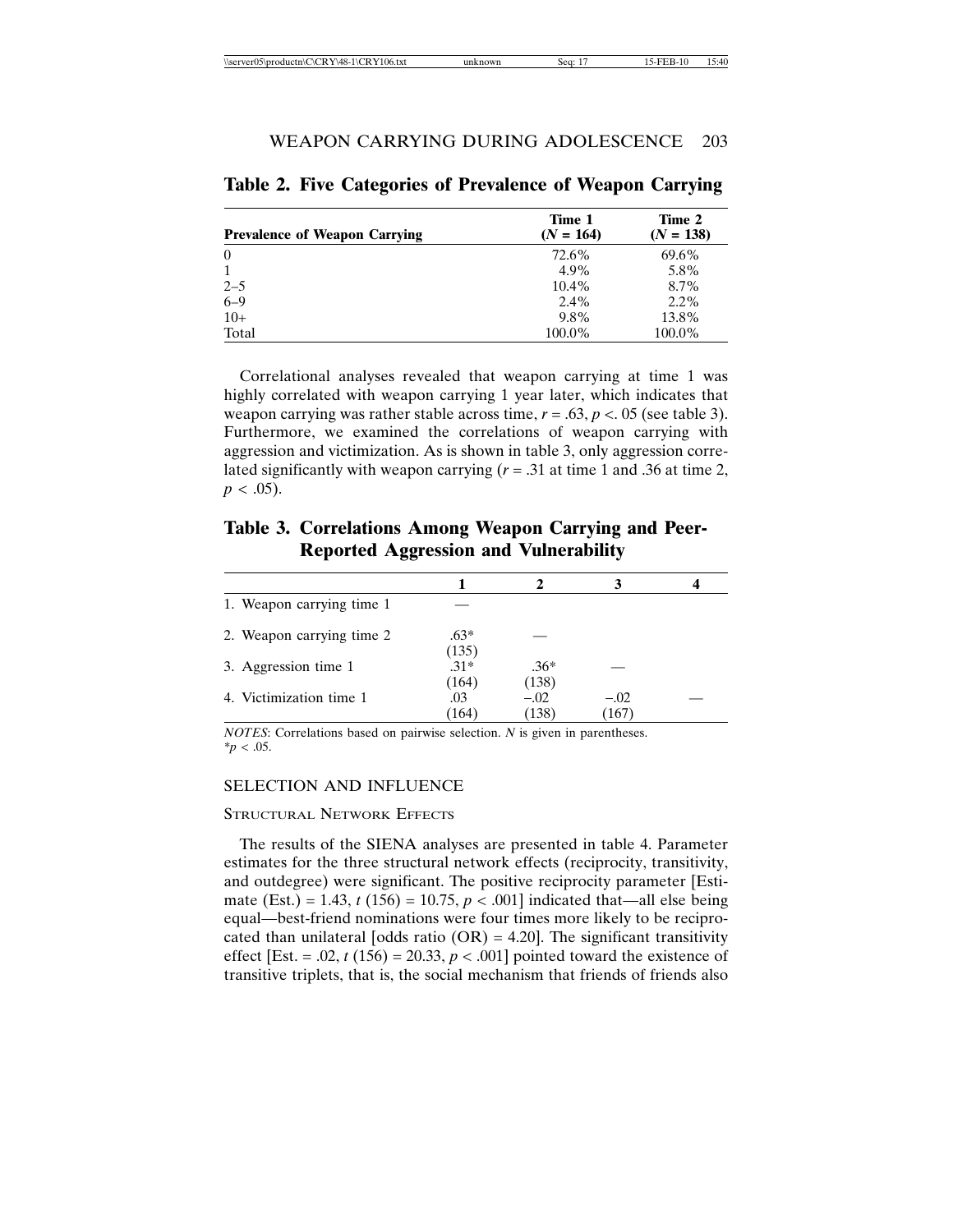are considered friends  $[OR = 1.02]$ . This effect was small, but it is necessary to consider that, in a group, the same friendship typically is embedded in multiple transitive triplets. The negative outdegree parameter [Est. =  $-1.41$ , *t* (156) =  $-21.84$ , *p* < .001] indicated that participants on average were more likely to nominate less than half of the total network members as friends (i.e., network density is low) ( $OR = .24$ ). Together, these parameters show, as expected, that the friendship networks were rather closed.

|                                 | Est.     | SE    | t Value <sup>a</sup> | <b>OR</b> | 90% CI       |
|---------------------------------|----------|-------|----------------------|-----------|--------------|
| Network Effects                 |          |       |                      |           |              |
| Rate function                   | 41.813   | 2.511 |                      |           |              |
| Reciprocity                     | 1.434    | .133  | $10.75***$           | 4.20      | (3.37, 5.22) |
| Transitivity                    | .024     | .001  | $20.33***$           | 1.02      | (1.02, 1.03) |
| Outdegree                       | $-1.411$ | .065  | $-21.84***$          | .24       | (.22, .27)   |
| Network Dynamics                |          |       |                      |           |              |
| Effect of weapon carrying on    | .117     | .033  | $3.56***$            | 1.12      | (1.06, 1.19) |
| friendship nominations received |          |       |                      |           |              |
| Effect of weapon carrying on    | $-.065$  | .029  | $-2.25*$             | .94       | (.89, .98)   |
| friendship nominations given    |          |       |                      |           |              |
| Weapon carrying selection       | .087     | .117  | .75                  | 1.02      | (.97, 1.07)  |
| <b>Behavior Dynamics</b>        |          |       |                      |           |              |
| Rate function                   | 11.732   | 3.204 |                      |           |              |
| Linear shape                    | $-1.100$ | .173  | $-6.36***$           | .33       | (.25, .44)   |
| Quadratic shape <sup>b</sup>    | .582     | .090  | $6.43***$            |           |              |
| Weapon carrying influence       | 3.316    | 1.864 | 1.78*                | 2.29      | (1.06, 4.93) |
| Aggression time 1               | 2.270    | 1.370 | $1.66*$              | 1.17      | (1.00, 1.37) |
| Victimization time 1            | $-.246$  | 1.187 | $-.21$               | .98       | .84, 1.15)   |

**Table 4. SIENA Results for Weapon Carrying**  $(N = 167)$ 

*ABBREVIATIONS:* Est. = Estimate; OR = odds ratio; SE = standard error.

<sup>a</sup> The *t* values are based on the parameter estimate divided by the standard error. They were not calculated for the rate function because these parameters indicate the extent to which changes have occurred in the network and behavior, respectively. Testing these effects using a *t* test score implies that the null hypothesis would be that no changes occurred in either the network or the behaviors, which is evidently not the case in our data.

<sup>b</sup> Because the quadratic effect was not linear, we did not calculate an odds ratio for this particular estimate.

\**p* < .05; \*\**p* < .01; \*\*\**p* < .001 (one-tailed).

## NETWORK DYNAMICS FOR WEAPON CARRYING

Analyses of the network dynamics indicated that weapon carrying positively affected the number of incoming nominations, as indicated by the effect of weapon carrying on friendship nominations received [Est. = .12, *t*  $(156) = 3.56$ ,  $p < .001$ . Conversely, the significant negative effect for friendship nominations given [Est.  $=$  -.07,  $t(156) = -2.25, p < .05$ ] revealed that weapon carrying tended to decrease the number of nominations given. Specifically, an increase of one unit on the weapon-carrying scale increased the probability of being chosen as a friend versus not being chosen by 1.12 (or +12 percent), whereas it decreased the overall probability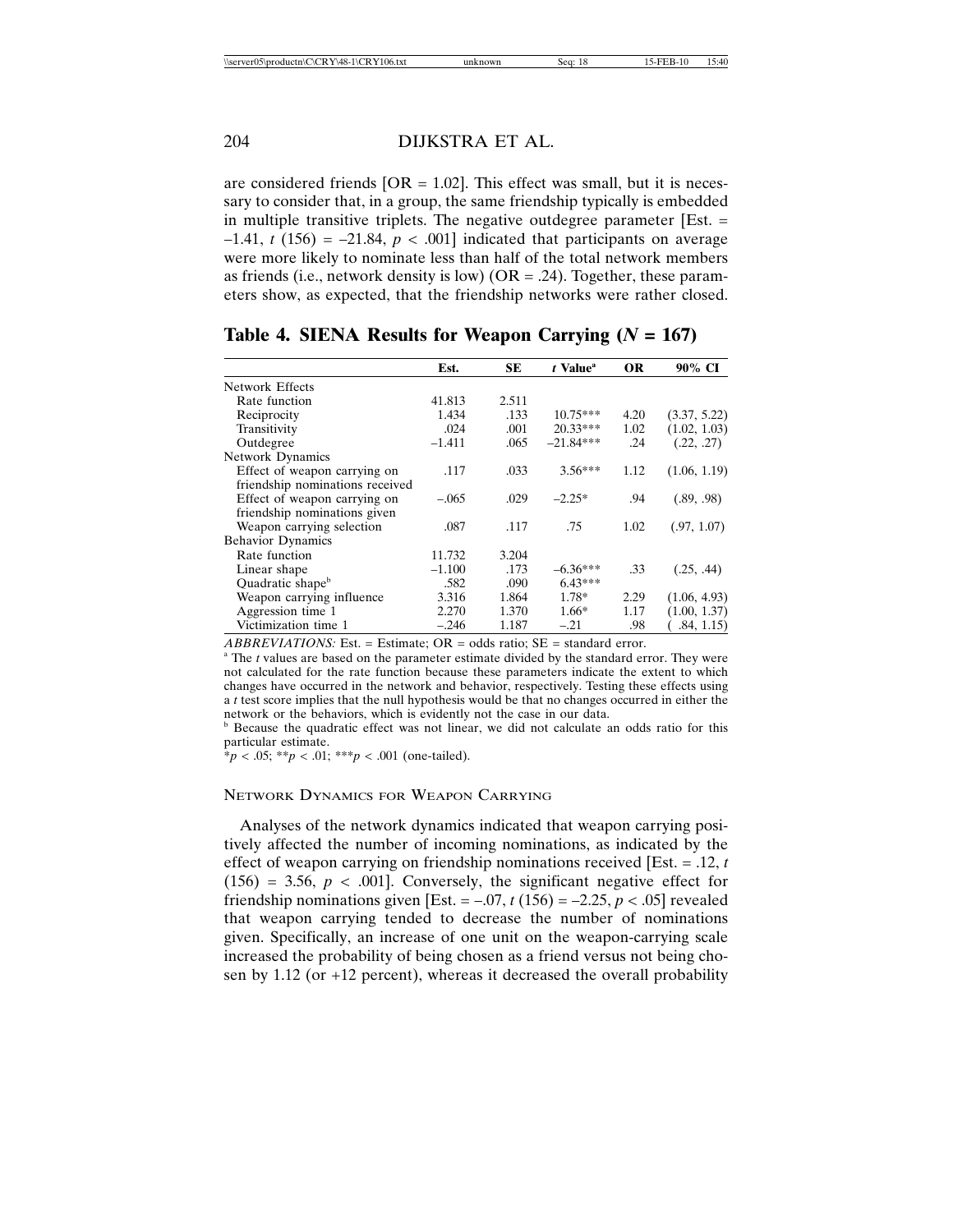of nominating peers as best friend by .94 (or –6 percent). Thus, the more adolescents were involved in weapon carrying, the more best-friend nominations they received from peers, but the less they themselves nominated peers as best friend 1 year later. These two effects together support our hypothesis that status effects were involved; weapon carrying increased the number of best friend nominations received, which suggests that weapon carrying was attractive for affiliation, whereas weapon carriers themselves were more selective in giving best-friend nominations. Finally, we found no evidence that weapon carriers tended to select each other as friends [Est. = .09,  $t(156) = .75$ ,  $p = .23$ ]. Thus, similarity in weapon carrying among befriended peers cannot be attributed to selection.

## BEHAVIORAL DYNAMICS IN WEAPON CARRYING

With regard to the behavioral dynamics, we found a negative linearshape effect [Est. =  $-1.10$ , *t* (156) =  $-6.36$ , *p* < .001; OR = .33], which reflects that weapon carrying was a rather uncommon behavior; that is, most respondents scored below the mean on our scale for weapon carrying. The positive quadratic-shape effect [Est. = .58,  $t(156) = 6.43, p < .001$ ] indicates the polarized nature of weapon carrying. Respondents tended to be extreme rather than moderate (i.e., a respondent either never carried a weapon or carried one often). Furthermore, we found the expected influence effect [Est. = 3.32,  $t(156) = 1.78$ ,  $p < .05$ ], which suggests that adolescents tended to alter their weapon carrying to resemble more closely the weapon-carrying behavior of their friends. Participants were 2.29 times more likely to make a move toward their friends' weapon-carrying average than not to change their weapon carrying. Taken together, these findings show that adolescents tend to imitate friends who carry weapons. Finally, with regard to personal characteristics, we found that the correlational results were confirmed in this analysis as well; aggression contributed to weapon carrying [Est.  $= 2.27$ ,  $t (156) = 1.66$ ,  $p < .05$ ] 1 year later; victimization had no effect [Est.  $= -.25, t (156) = -.21, p < .42$ ].

# SUPPLEMENTARY ANALYSES

To test the robustness of our findings, we conducted several additional analyses. First, we tested the same model using three best-friend nominations from a separate limited-choice questionnaire instead of unlimited nominations. The use of a limited-nomination questionnaire, in contrast with the unlimited-choice instrument used in the previous analyses, could identify more explicitly peers who are truly best friends as opposed to more distant friends. This closeness, in turn, might particularly affect the influence processes (see, for example, Card and Hodges, 2006 for evidence that limited-choice friendships are more similar on a target for aggression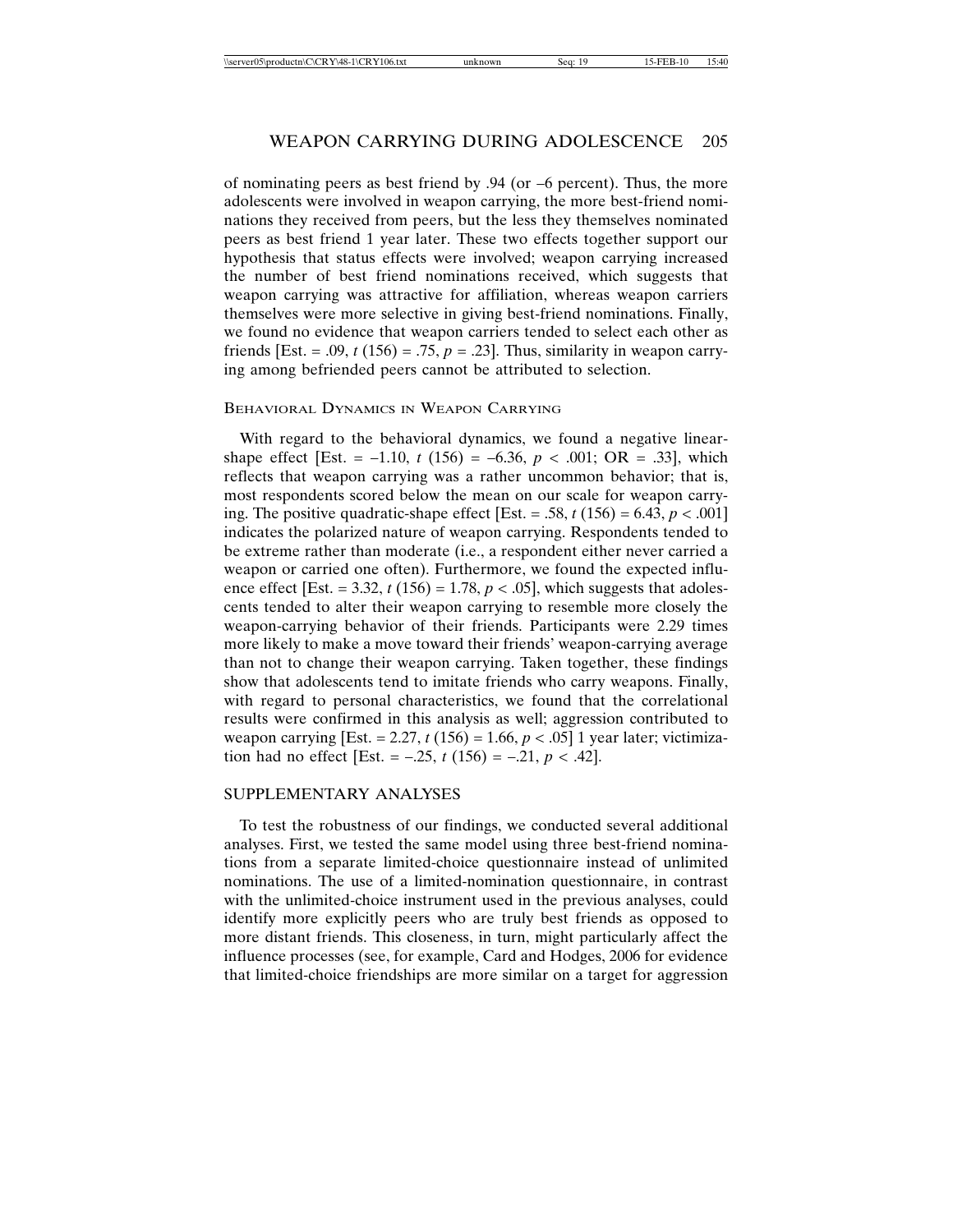measure than unlimited-choice friendships). To this end, we also analyzed the same model using three best-friend nominations. These additional analyses revealed a peer-influence effect comparable with that found using the analyses with unlimited nominations.

We also included an interaction term between reciprocity and influence to see if friendship influence was moderated by whether best-friend nominations were reciprocated. No significant interaction occurred between reciprocity and friendship influence. We also examined differences in grades by including the main effect for grade as well as interaction terms between grade and the friendship influence effect. The results indicated no significant effect of grade and its interaction with friendship influence. Additionally, we tested whether adolescents who received a high number of best-friend nominations were more likely to carry weapons, which was not the case. Finally, to see whether the nonsignificant finding for vulnerability could be attributed to the use of peer-reported victimization, we also correlated weapon carrying with self-reported victimization (which might better capture self-perceived vulnerability than external reports of victimization; see Card and Hodges, 2008). No significant association was found between self-reported victimization and weapon carrying at either time 1  $(r = -.04, p = .66)$  or time 2  $(r = -.14, p = .12)$ .

# DISCUSSION

The central aim of this study was to examine peer influence on weapon carrying by adolescents. Prior research has shown that adolescent weapon carrying is related concurrently to the weapon carrying of friends (Bailey, Flewelling, and Rosenbaum, 1997; Harris Study, 1993; MORI, 2003; Myers et al., 1997). From these findings, it has been argued that weapon carrying is influenced by peers. However, an alternative explanation of these prior findings is that similarity in weapon carrying is instead the result of a selection process, in which weapon carriers tend to select each other as friends (and noncarriers select other noncarriers as friends). This explanation implies that behavior stays similar, but friends change; explanations based on peer influence indicate the reverse pattern (friends stay similar, but behavior changes). Ruling out selection as an alternative explanation requires longitudinal data on both friendship networks and behaviors (i.e., weapon carrying), and statistical techniques that enable these processes to be modeled simultaneously. Both requirements were met in this study. This study is the first to test whether similarity in weapon carrying among adolescents indeed should be attributed to peer influence, as suggested by the findings of prior research, or is instead a consequence of peer selection.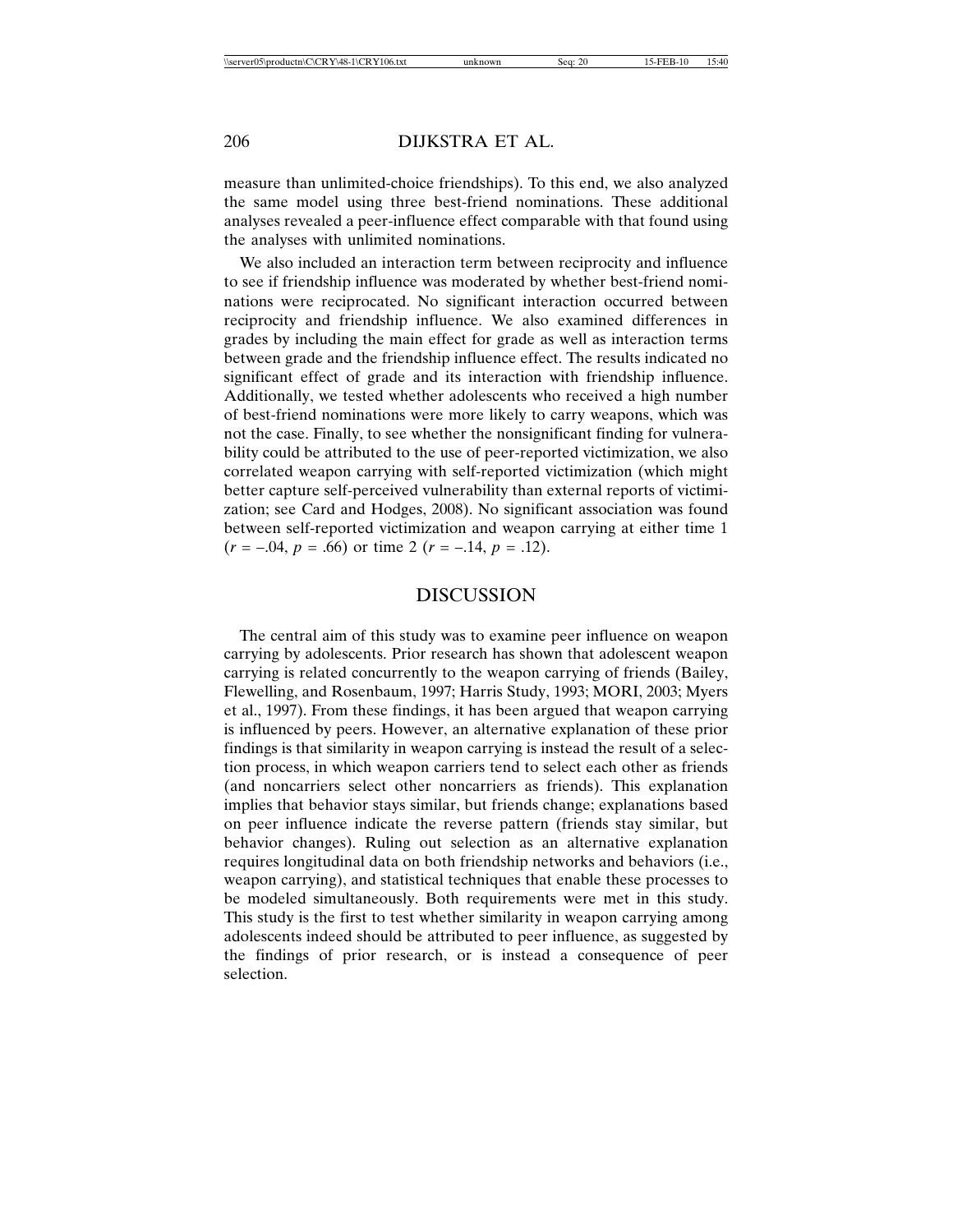Our primary hypothesis was that weapon carrying among befriended peers is subject to friendship influence rather than to a selection process in which weapon carriers select each other as friends. We arrived at this hypothesis on the basis of a theory in regard to the influence of goals (Lindenberg, 2001, 2006) on affiliation processes. Adolescents are likely to try to combine the achievement of status with the realization of friendship (affection). When higher status peers carry weapons, low-status adolescents can impress them by daring to carry weapons too, which suggests that weapon carrying, once accepted, is likely to become a status symbol.

This reasoning favors an influence effect and goes against a direct-selection effect, which states that those who carry weapons flock together. The results of our study showed that peers indeed influenced the weapon carrying of adolescents; no support was found for the selection mechanism. Additional support for our hypothesized influence source, the status effect, came from findings that weapon carrying increased the number of best-friend nominations received and decreased the number of best-friend nominations given. Furthermore, it seemed that these processes occurred when the significant structural network effects of reciprocity, transitivity, and outdegree were controlled for. The importance of including these structural network effects is twofold. Controlling for these network effects results in a more reliable selection effect estimation by ruling out structural network conditions known to affect friendship selection. Consequently, the influence effect is more reliable when a true selection effect is controlled for, which is not affected by structural network conditions, as a competing mechanism for similarity in friendship relations.

It sometimes has been argued in the literature that weapon carrying is a defensive measure taken by those who are vulnerable and fear the aggression of others (Arria, Borges, and Anthony, 1997; Durant et al., 1999; Kingery, Pruitt, and Heuberger, 1996; McNabb et al., 1996; Rudatsikira et al., 2007). This argument runs counter to our expectations about status, so we explicitly evaluated vulnerability (operationalized as victimization) and aggression. Vulnerability might be a legitimate rationalization to carry weapons, but in our reasoning, it is not likely to be the mechanism that drives weapon carrying among adolescents. Instead, we expected that if a personal aspect influences this tendency, then aggressiveness is a more likely candidate. By using peer nominations on victimization as an indicator of vulnerability, we minimized the likelihood that the answers would rationalize weapon carrying. The results support the status process. They show that aggressiveness is associated with weapon carrying, whereas vulnerability is not.

Weapon carrying, however, might be an indirect response to threats in the environment. Research has shown that having witnessed and being exposed to violence, such as shootings or stabbings, is related to higher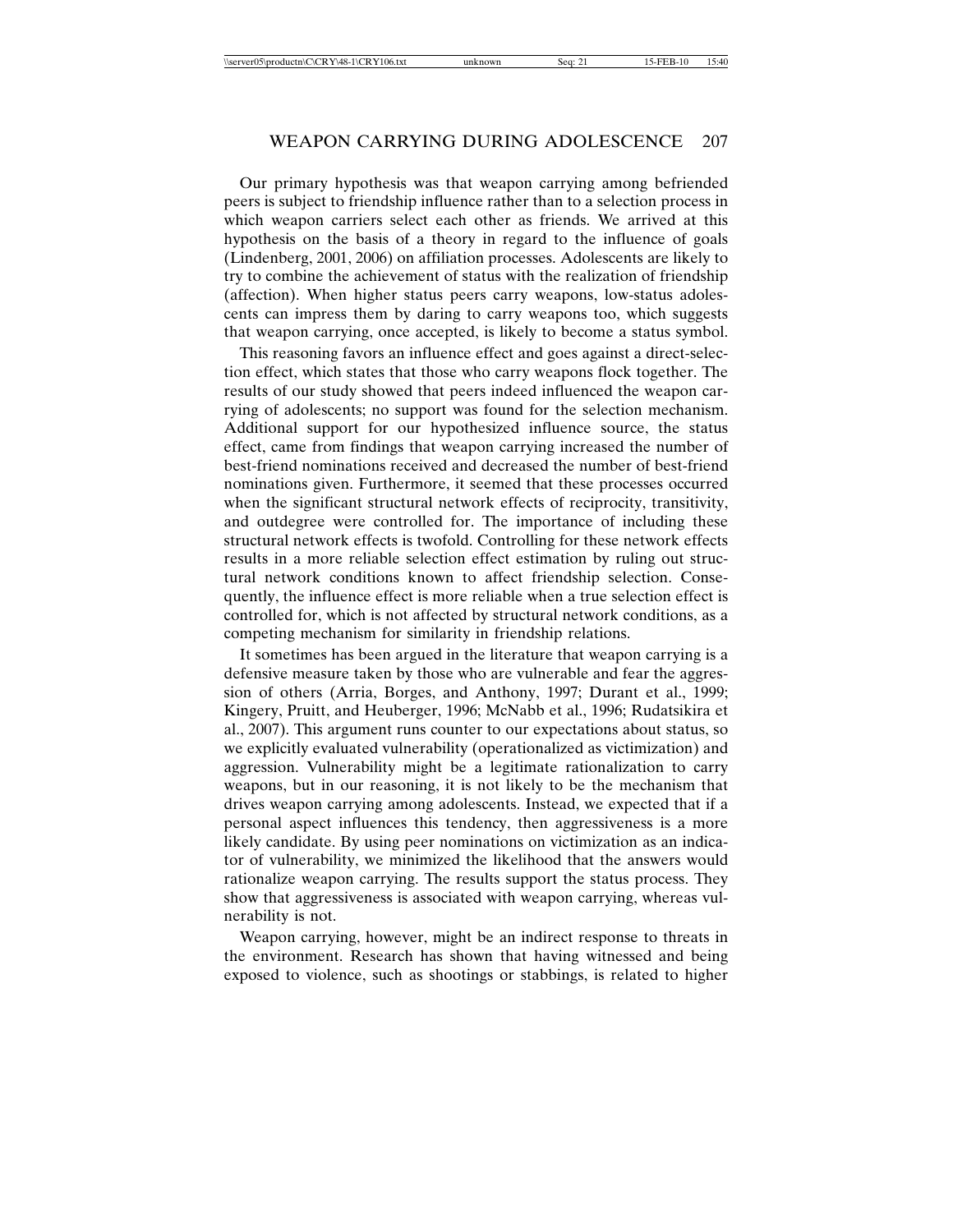levels of violence perpetration and increased chances of being a member of a gang (Bingenheimer, Brennan, and Earls, 2005; McNulty and Bellair, 2003). Members of ethnic minorities more often face such disadvantaged community factors that magnify the risk of becoming a victim of violence, which in turn could evoke weapon carrying as a defensive response.

Together, the findings of our study point to a complex interplay among the attractiveness of weapon carriers for affiliation, peer influence, and individual aggression. This threefold effect is alarming. In concert, these findings imply that weapon carrying can spread easily among young adolescents through modeling and imitation. The peer influence processes described in our study suggest that weapon carrying is more likely to increase in friendship relations with initial weapon carriers. This pattern in part may be because friends who already own weapons can advise others on where to get them (Callahan and Rivara, 1992; Kingery, Pruitt, and Heuberger, 1996). Here, peer influence, susceptibility to risky behaviors, and opportunities for illegal behavior are intertwined closely and provide an important, but particularly risky, platform to imitate weapon carrying. This finding might apply particularly to adolescents who spend their time with peers when authority figures are absent (Osgood and Anderson, 2004).

It should not be forgotten, however, that even in this high-risk sample, approximately 70 percent of the adolescents never carried a gun, knife, or other weapon. Still, 30 percent of the adolescents occasionally carried a weapon, and a small portion (10 percent) carried a weapon often. Despite this relatively low number, these adolescents do form a serious threat to the safety of their peers and, as we have seen, contribute to the increase of this problem. Prevention programs should consider that weapon carrying seems to be part of the interlacing of status and friendship formation among peers who tend to be aggressive.

Compared with findings in population-based samples, the prevalence of weapon carrying in our sample was rather high (e.g., Arria, Borges, and Anthony, 1997; Kingery, Coggeshall, and Alford, 1999; Williams et al., 2002). The question then is to what extent conclusions about the association between weapon carrying and status apply to this specific sample of high-risk youth or hold more universally. In general, adolescents become more inclined to engage in risky behavior during adolescence (Steinberg et al., 2008), which in turn contributes to status among peers (Allen, Weissberg, and Hawkins, 1989; Dijkstra et al., 2009). In this regard, weapon carrying fits this notion of being subject to status processes among adolescents.

However, adolescent involvement in risky behaviors often is limited to petty crimes and relatively innocent forms of rule-breaking behavior that seem part of adolescents' strive for autonomy (Moffitt, 1993). As such,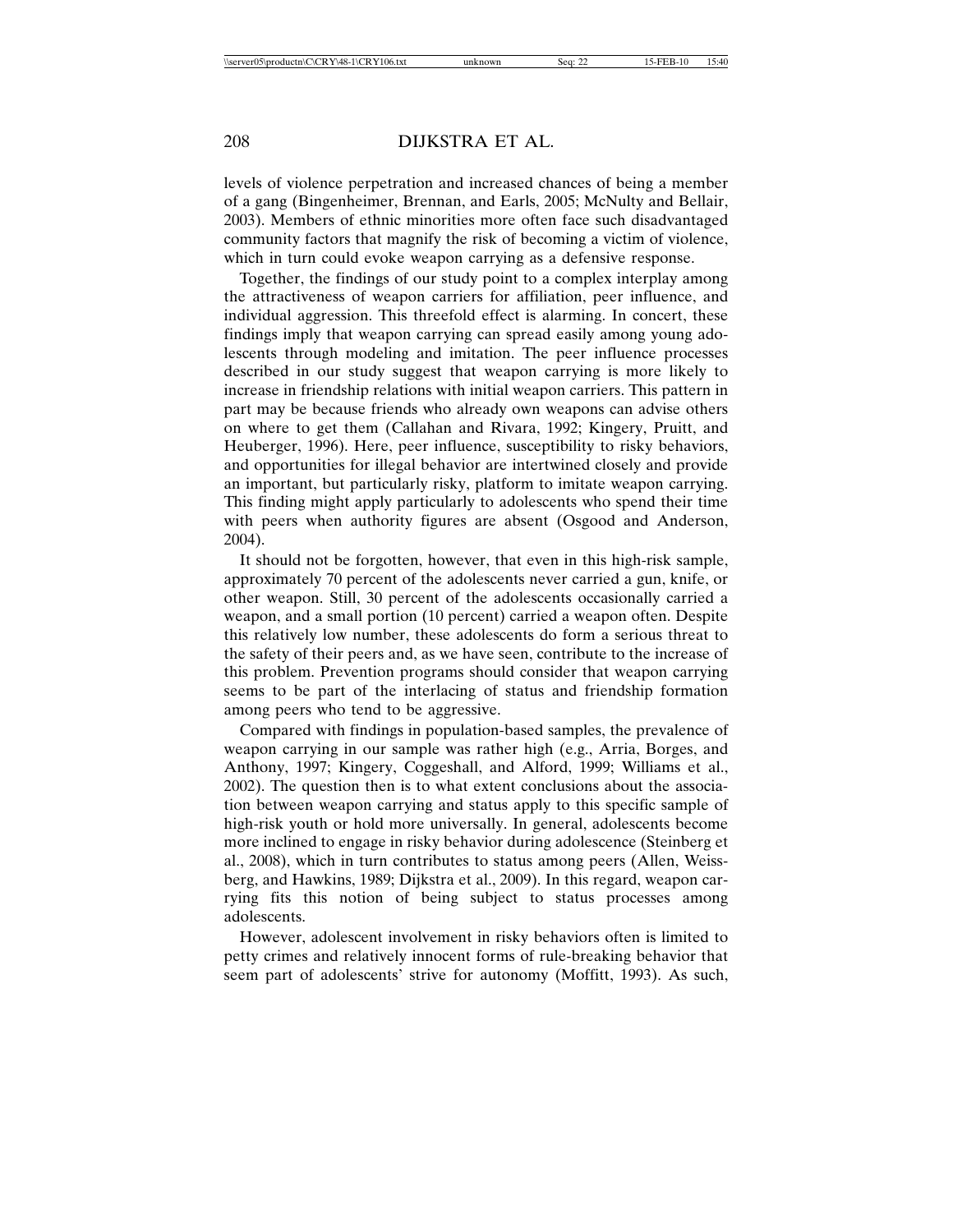weapon carrying deviates from this perspective by being more risky than the general rule-breaking behavior of adolescents. Therefore, weapon carrying might be particularly subject to status processes in subcultures that adhere to masculine norms that emphasize toughness, daring, and gaining respect (Anderson, 1999; Warr, 2002), as well as among adolescents who are more inclined to engage in dangerous illegal behaviors, such as drug trade (Anderson, 1999). Future research might build on our research by examining to what extent similar mechanisms apply to population-based samples and to what extent normative judgments from specific subcultures affect the likelihood of weapon carrying among adolescents.

## LIMITATIONS

Several limitations of this study should be considered. First, our sample was a high-risk sample of male, low-SES, Hispanic youths. Other factors often associated with male weapon carrying are related to being a boy and to low SES but warrant explicit consideration, such as delinquency, family background, school failure, and early initiation of sexual activity (Bailey, Flewelling, and Rosenbaum, 1997; Barlas and Egan, 2006; Callahan and Rivara, 1992; Durant et al., 1995; Estell et al., 2003; Kulig et al., 1998; Steinman and Zimmerman, 2003; Webster, Gainer, and Champion, 1993). This consideration was not possible in our study and points to fruitful questions for future research.

Second, we did not have information about whether respondents were members of a gang. This behavior could be the case for some of our predominantly low-SES Hispanic sample because these youngsters seem to have a heightened risk of gang membership (McNulty and Bellair, 2003). For adolescents in gangs, friendships within a small network of deviant peers and weapon carrying might be part of a deviant lifestyle that easily coincides with other forms of delinquency, such as being arrested and selling drugs (Myers et al., 1997; Steinman and Zimmerman, 2003). To what extent gang members who carry weapons differ from weapon carriers who do not belong to a gang is a question open for future research.

A third limitation is that we focused only on male participants. As a consequence, we did not capture female adolescents in the networks under investigation. Because girls are far less likely to carry weapons than boys (Bailey, Flewelling, and Rosenbaum, 1997; Kulig et al., 1998; Pickett et al., 2005; Rudatsikira et al., 2007; Steinman and Zimmerman, 2003; Valois et al., 1995), leaving out girls might not directly affect the results with regard to weapon carrying. However, girls might play an indirect role in weapon carrying in peer networks. It could be argued that status enhancement becomes more salient for adolescents in mixed-gender peer groups to establish cross-gender relations (Dijkstra et al., 2010b; Mayeux, Sandstrom, and Cillessen, 2008; Pellegrini and Bartini, 2001).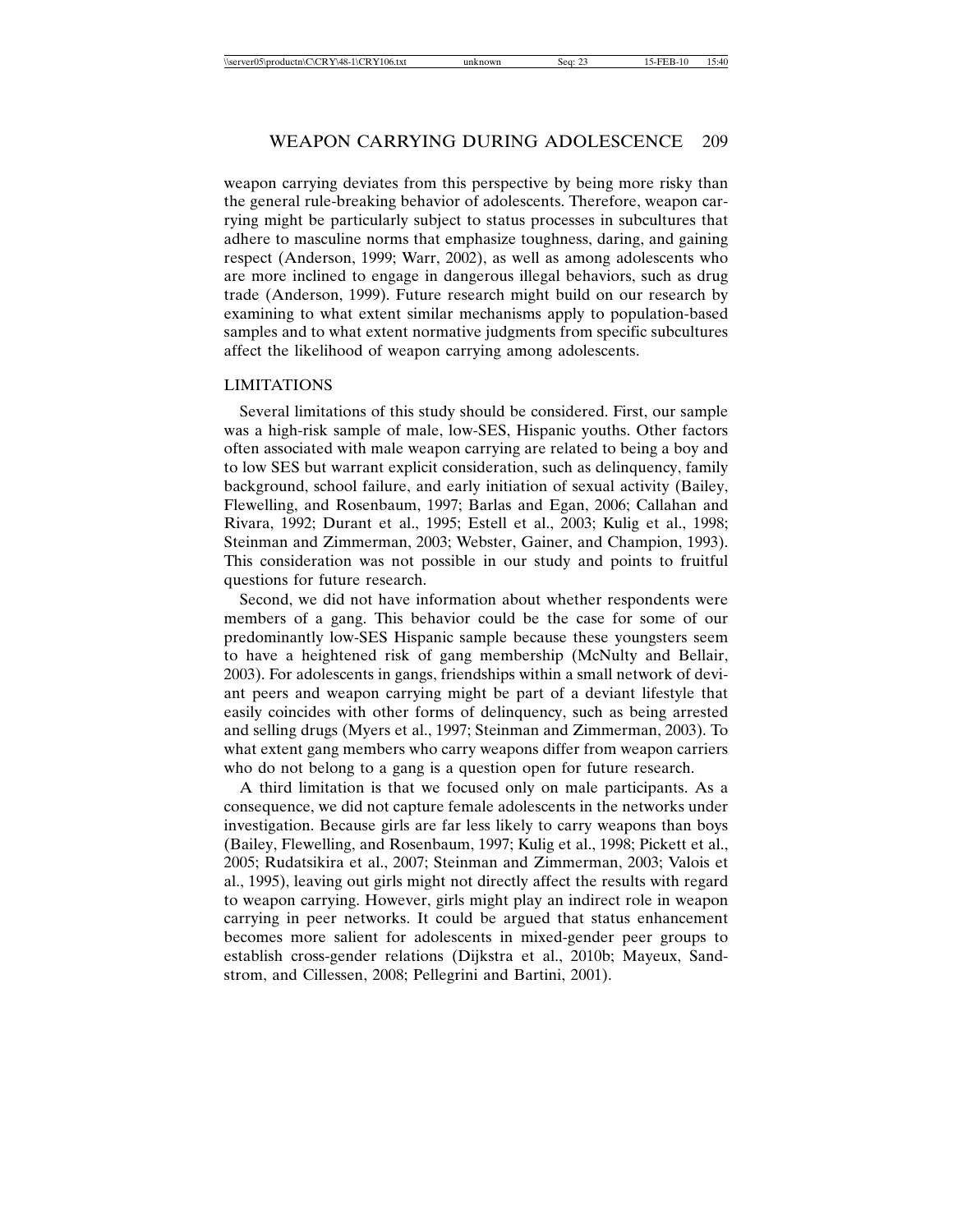Fourth, the networks considered in our study were based on friendship relations at grade level. Therefore, participants could not nominate lower and higher grade-school friends or outside-school friendships by design. Although the school context is an important area for friendship formation (Blythe, Hill, and Thiel, 1982; Coleman, 1961), we could not capture selection and influence processes with regard to friends outside the grade level. As such, we missed a potentially influential part of an adolescent's world, also with regard to delinquency (Kiesner, Poulin, and Nicotra, 2003). Furthermore, the networks we analyzed were not complete. Participants only were included when information was available for at least one time point. The extent to which this point influenced the results is difficult to say. One could speculate that the results might even be more pronounced if more participants had been included in the sample for whom information was available on both network dynamics and behavioral dynamics (here, weapon carrying).

Despite these limitations, the findings of this study substantially advance our understanding of the roles of peer influence and selection processes on adolescent weapon carrying. In sum, to the best of our knowledge, this study is the first in which peer influence effects were unraveled from selection effects on weapon carrying using sophisticated statistical modeling and in which the roles of personal aggression and vulnerability also were considered. The findings indicate that adolescent weapon carrying indeed is influenced by peers as well as by prior aggression. Moreover, weapon carrying is related to status processes, which is evidenced by the fact that it decreased the number of best-friend nominations given and increased the number of nominations received from peers. These findings indicate that weapon carrying emerges from a complex interplay among the attractiveness of weapon carriers for affiliation, peer influence in friendship networks, and individual aggression.

# REFERENCES

- Adler, Patricia A., and Peter Adler. 1998. *Peer Power Preadolescent Culture and Identity*. New Brunswick, NJ: Rutgers University Press.
- Akers, Ronald L. 1985. *Deviant Behavior: A Social Learning Approach*. Florence, KY: Wadsworth.
- Akers, Ronald L., Marvin D. Krohn, Lonn Lanza-Kaduce, and Marcia Radosevich. 1979. Social learning and deviant-behavior: A specific test of a general theory. *American Sociological Review* 44:636–55.
- Allen, Joseph P., Roger P. Weissberg, and Jacquelyn A. Hawkins. 1989. The relation between values and social competence in early adolescence. *Developmental Psychology* 25:458–64.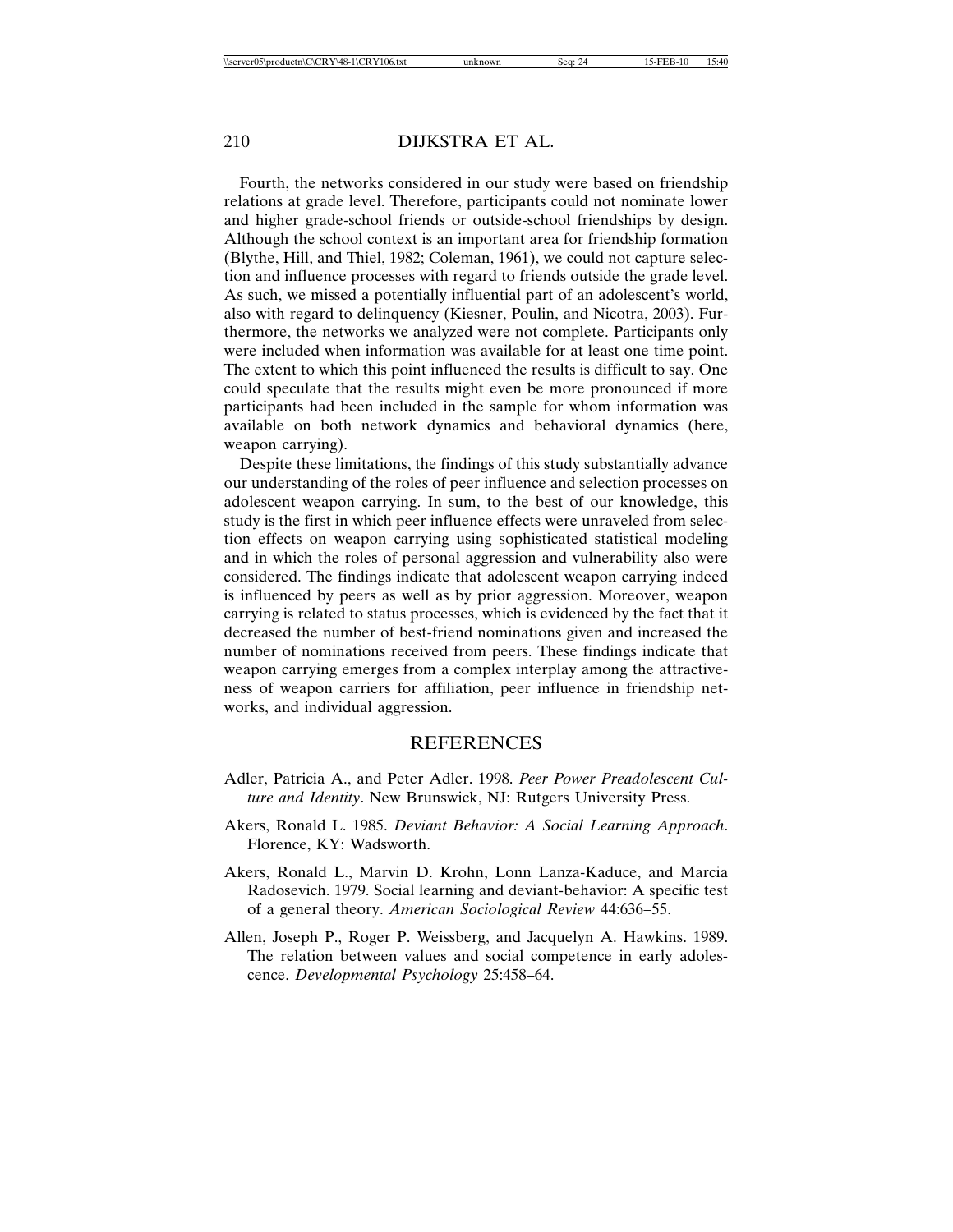- Anderson, Elijah. 1999. *Code of the Street. Decency, Violence, and the Moral Life of the Inner City*. London, UK: Norton.
- Arria, Amelia, Guilherme Borges, and James C. Anthony. 1997. Fears and other suspected risk factors for carrying lethal weapons among urban youths of middle-school age. *Archives of Pediatrics & Adolescent Medicine* 151:555–60.
- Aseltine, Robert H. 1995. A reconsideration of parental and peer influences on adolescent deviance. *Journal of Health and Social Behavior* 36:103–21.
- Ash, Peter, Arthur L. Kellermann, Dawna Fuqua-Whitley, and Arlene Johnson. 1996. Gun acquisition and use by juvenile offenders. *Journal of the American Medical Association* 275:1754–8.
- Bailey, Susan L., Robert L. Flewelling, and Dennis P. Rosenbaum. 1997. Characteristics of students who bring weapons to school. *Journal of Adolescent Health* 20:261–70.
- Barlas, Joanna, and Vincent Egan. 2006. Weapons carrying in British teenagers: The role of personality, delinquency, sensational interests, and mating effort. *Journal of Forensic Psychiatry and Psychology* 17:53–72.
- Bingenheimer, Jeffrey B., Robert T. Brennan, and Felton Earls. 2005. Firearms, violence, and self-protection—response. *Science* 309:1675–6.
- Black, Maureen M., and Izabel B. Ricardo. 1994. Drug-use, drug trafficking, and weapon carrying among low-income, African-American, early adolescent boys. *Pediatrics* 93:1065–72.
- Blythe, Dale A., John P. Hill, and Karen S. Thiel. 1982. Early adolescents significant others: grade and gender differences in perceived relationships with familial and nonfamilial adults and young people. *Journal of Youth and Adolescence* 11:425–50.
- Boer, Peter, Mark Huisman, Tom A. B. Snijders, Christian E. G. Steglich, Lotte H. Y. Wichers, and Evelien P. H. Zeggelink. 2006. StOCHNET: An open software system for the advanced statistical analyses of social networks, [1.7]. Groningen, The Netherlands: ICS/Science Plus.
- Bukowski, William M., Lorrie K. Sippola, and Andrew F. Newcomb. 2000. Variations in patterns of attraction to same- and other-sex peers during early adolescence. *Developmental Psychology* 36:147–54.
- Burgess, Robert L., and Ronald L. Akers. 1966. Differential associationreinforcement theory of criminal behavior. *Social Problems* 14:128–47.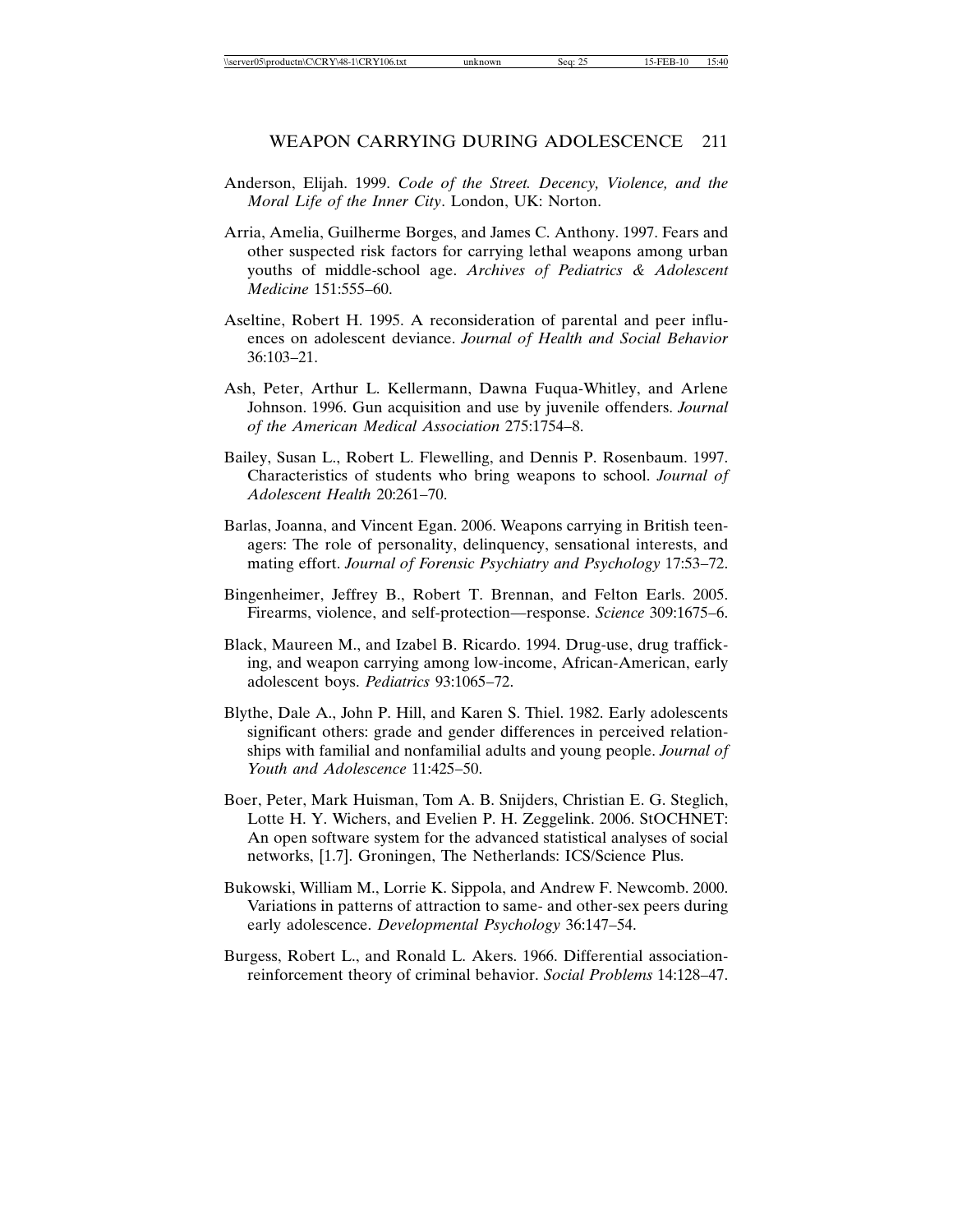- Burk, William J., Christian E. G. Steglich, and Tom A. B. Snijders. 2007. Beyond dyadic interdependence: Actor-oriented models for co-evolving social networks and individual behaviors. *International Journal of Behavioral Development* 31:397–404.
- Byrne, Donna. 1971. *The Attraction Paradigm*. New York: Academic Press.
- Callahan, Charles M., and Frederick P. Rivara. 1992. Urban high-school youth and handguns: a school-based survey. *Journal of the American Medical Association* 267:3038–42.
- Card, Noel A., and Ernest V. E. Hodges. 2006. Shared targets for aggression by early adolescent friends. *Developmental Psychology* 42:1327– 38.
- Card, Noel A., and Ernest V. E. Hodges. 2008. Peer victimization among schoolchildren: Correlations, causes, consequences, and considerations in assessment and intervention. *School Psychology Quarterly* 23: 451–61.
- Centers for Disease Control and Prevention (CDC). 1999. Youth risk behavior surveillance. *Morbidity and Mortality Weekly Report* 49:1–96.
- Cialdini, Robert B., and Kenneth D. Richardson. 1980. Two indirect tactics of image management: basking and blasting. *Journal of Personality and Social Psychology* 39:406–15.
- Cohen, Geoffrey L., and Mitchell J. Prinstein. 2006. Peer contagion of aggression and health risk behavior among adolescent males: An experimental investigation of effects on public conduct and private attitudes. *Child Development* 77:967–83.
- Coie, John D., Kenneth A. Dodge, and Janis D. Kupersmidt. 1990. Peer group behavior and social status. In *Peer Rejection in Childhood*, eds. Steven R. Asher and John D. Coie. New York: Cambridge University Press.
- Coleman, James S. 1961. *The Adolescent Society. The Social Life of the Teenager and Its Impact on Education*. New York: Free Press.
- Corsaro, William A., and Donna Eder. 1990. Childrens' peer cultures. *Annual Review of Sociology* 16:197–220.
- Davis, James A. 1970. Clustering and hierarchy in interpersonal relations: testing 2 graph theoretical models on 742 sociomatrices. *American Sociological Review* 35:843–51.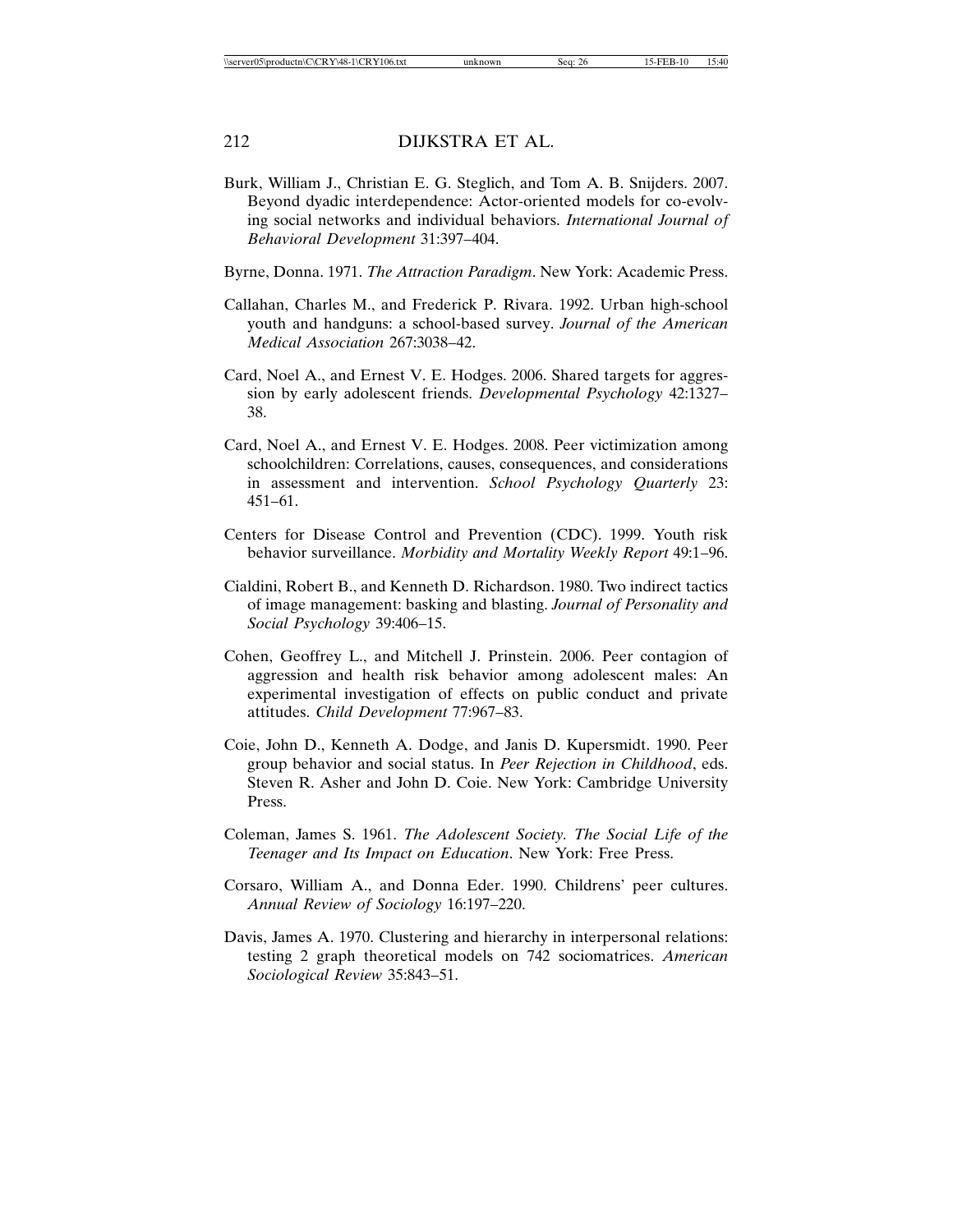\\server05\productn\C\CRY\48-1\CRY106.txt unknown Seq: 27 15-FEB-10 15:40

## WEAPON CARRYING DURING ADOLESCENCE 213

- Dijkstra, Jan K., Antonius H. N. Cillessen, Siegwart Lindenberg, and Ren´e Veenstra. 2010a. Basking in reflected glory and its limits: Why adolescents hang out with popular peers. *Journal of Research on Adolescence*. In press. doi:10.1177/0272431609350926.
- Dijkstra, Jan K., Antonius H. N. Cillessen, Siegwart Lindenberg, and Ren´e Veenstra. 2010b. Same-gender and cross-gender likeability: Associations with popularity and status enhancement. The TRAILS study. *Journal of Early Adolescence*. In press.
- Dijkstra, Jan K., Siegwart Lindenberg, and René Veenstra. 2007. Samegender and cross-gender peer acceptance and peer rejection and their relation to bullying and helping among preadolescents: Comparing predictions from gender-homophily and goal-framing approaches. *Developmental Psychology* 43:1377–89.
- Dijkstra, Jan K., Siegwart Lindenberg, Frank C. Verhulst, Johan Ormel, and René Veenstra. 2009. The relation between popularity and aggressive, destructive, and normbreaking behaviors: Moderating effects of athletic abilities, physical attractiveness, and prosociality. *Journal of Research on Adolescence* 19:401–13.
- Durant, Robert H., Alan G. Getts, Chris Cadenhead, and Elizabeth R. Woods. 1995. The association between weapon carrying and the use of violence among adolescents living in and around public housing. *Journal of Adolescent Health* 17:376–80.
- Durant, Robert H., Daniel P. Krowchuk, Shelley Kreiter, Sara H. Sinal, and Charles R. Woods. 1999. Weapon carrying on school property among middle school students. *Archives of Pediatrics and Adolescent Medicine* 153:21–6.
- Eder, Donna. 1985. The cycle of popularity: interpersonal-relations among female adolescents. *Sociology of Education* 58:154–65.
- Estell, David B., Thomas W. Farmer, Beverly D. Cairns, and Jason T. Clemmer. 2003. Self-report weapon possession in school and patterns of early adolescent adjustment in rural African American youth. *Journal of Clinical Child and Adolescent Psychology* 32:442–52.
- Glueck, Sheldon, and Eleanor Glueck. 1950. *Unraveling Juvenile Delinquency*. Cambridge, MA: Harvard University Press.
- Goldstein, Sara E., Amy Young, and Carol Boyd. 2008. Relational aggression at school: Associations with school safety and social climate. *Journal of Youth and Adolescence* 37:641–54.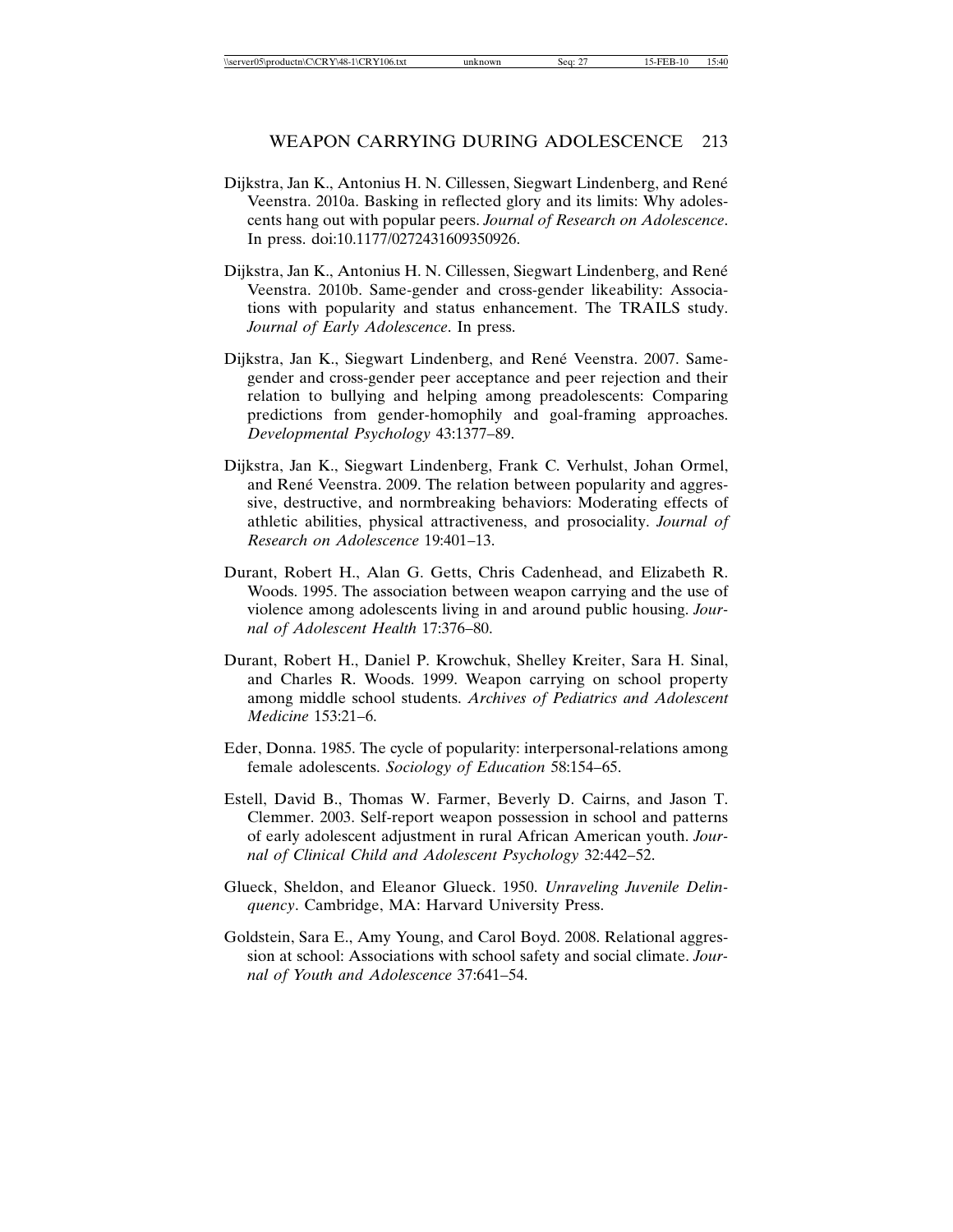- Gottfredson, Michael R., and Travis Hirschi. 1990. *A General Theory of Crime*. Stanford, CA: Stanford University Press.
- Harris Study. 1993. A survey of experiences, perceptions, and apprehensions about guns among young people in America. Harvard School of Public Health: Chicago, IL: Joyce Grant Foundation.
- Haynie, Dana L. 2001. Delinquent peers revisited: Does network structure matter? *American Journal of Sociology* 106:1013–57.
- Haynie, Dana L. 2002. Friendship networks and delinquency: The relative nature of peer delinquency. *Journal of Quantitative Criminology* 18:99–134.
- Huisman, Mark, and Christian E. G. Steglich. 2008. Treatment of nonresponse in longitudinal network studies. *Social Networks* 30:297–308.
- Kandel, Denise B. 1978. Homophily, selection, and socialization in adolescent friendships. *American Journal of Sociology* 84:427–36.
- Kiesner, Jeff, Francois Poulin, and Eraldo Nicotra. 2003. Peer relations across contexts: Individual-network homophily and network inclusion in and after school. *Child Development* 74:1328–43.
- Kingery, Paul M., Mark B. Coggeshall, and Aaron A. Alford. 1999. Weapon carrying by youth: Risk factors and prevention. *Education and Urban Society* 31:309–33.
- Kingery, Paul M., Buster E. Pruitt, and Greg Heuberger. 1996. A profile of rural Texas adolescents who carry handguns to school. *Journal of School Health* 66:18–22.
- Kochanek, Kenneth D., and Bettie L. Hudson. 1992. Advanced report of final mortality statistics. *Monthly Vital Statistics Report* 43.
- Krohn, Marvin D., Alan J. Lizotte, Terence P. Thornberry, Carolyn Smith, and David McDowall. 1996. Reciprocal causal relationships among drug use, peers, and beliefs: A five-wave panel model. *Journal of Drug Issues* 26:405–28.
- Kulig, John, Jeanette Valentine, John Griffith, and Robin Ruthazer. 1998. Predictive model of weapon carrying among urban high school students: Results and validation. *Journal of Adolescent Health* 22:312–9.
- Lindenberg, Siegwart. 1996. Continuities in the theory of social production functions. In *Verklarende Sociologie; Opstellen Voor Reinhart Wippler*, eds. Harry Ganzeboom and Siegwart M. Lindenberg. Amsterdam, The Netherlands: Thesis Publications.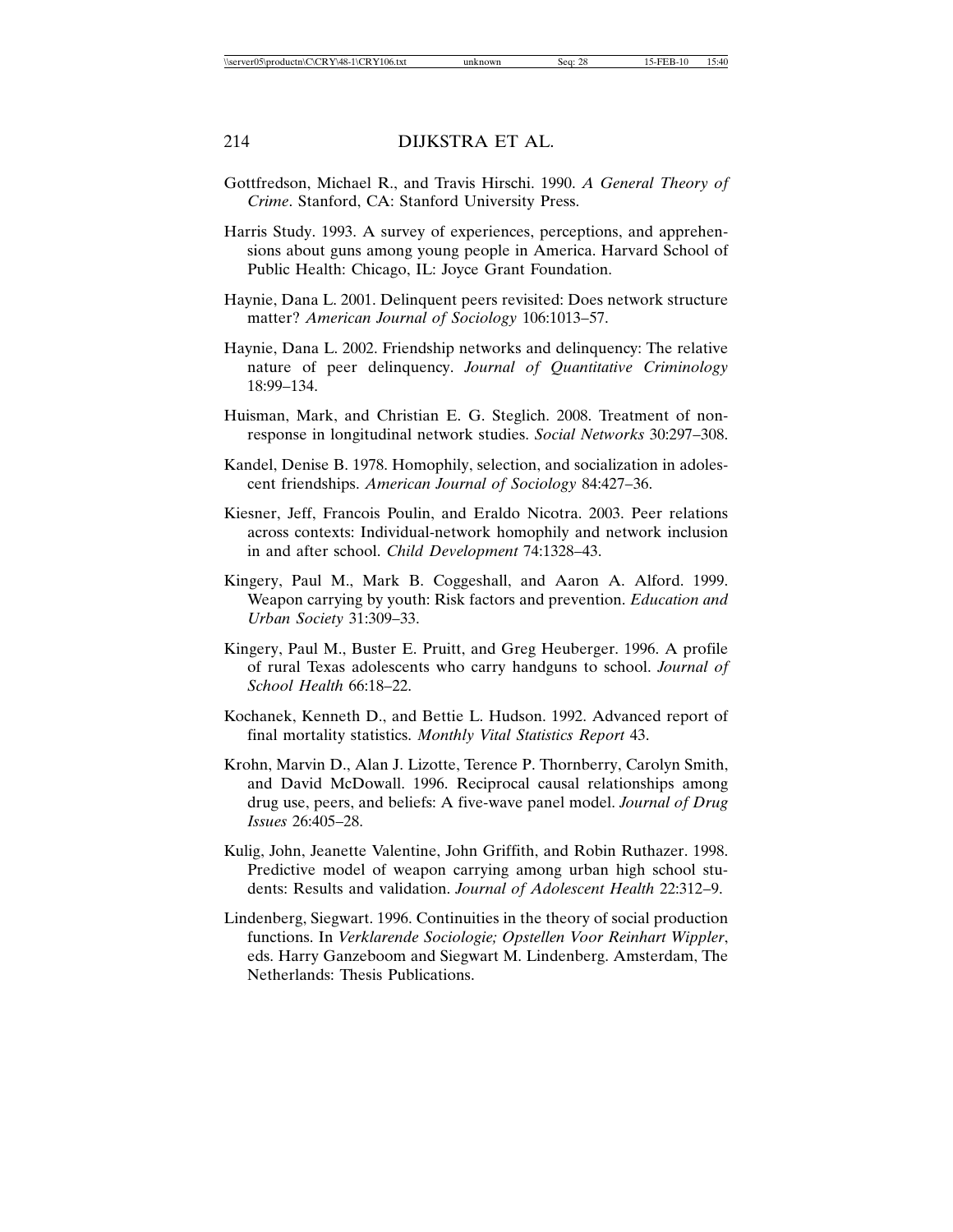\\server05\productn\C\CRY\48-1\CRY106.txt unknown Seq: 29 15-FEB-10 15:40

# WEAPON CARRYING DURING ADOLESCENCE 215

- Lindenberg, Siegwart. 2001. Social rationality versus rational egoism. In *Handbook of Sociological Theory*, ed. Jonathan H. Turner. New York: Kluwer.
- Lindenberg, Siegwart. 2006. Prosocial behavior, solidarity, and framing processes. In *Solidarity and Prosocial Behavior: An Integration of Sociological and Psychological Perspectives*, eds. Detlef Fetchenhauer, Andreas Flache, Abram P. Buunk, and Siegwart Lindenberg. New York: Springer.
- Luthar, Suniya S., and Thomas J. McMahon. 1996. Peer reputation among inner-city adolescents: Structure and correlates. *Journal of Research on Adolescence* 6:581–603.
- Martin, Sandra L., Laura S. Sadowski, Niki U. Cotten, and Donna R. McCarraher. 1996. Response of African-American adolescents in North Carolina to gun carrying by school mates. *Journal of School Health* 66:23–6.
- Matsueda, Ross. L., and Kathleen Anderson. 1998. The dynamics of delinquent peers and delinquent behavior. *Criminology* 36:269–308.
- Mayeux, Lara, Marlene J. Sandstrom, and Antonius H. N. Cillessen. 2008. Is being popular a risky proposition? *Journal of Research on Adolescence* 18:49–74.
- McNabb, Scott J. N., Thomas A. Farley, Kenneth E. Powell, Henry R. Rolka, and John M. Horan. 1996. Correlates of gun carrying among adolescents in south Louisiana. *American Journal of Preventive Medicine* 12:96–102.
- McNulty, Thomas L., and Paul E. Bellair. 2003. Explaining racial and ethnic differences in serious adolescent violent behavior. *Criminology* 41:709–48.
- Merton, Robert K. 1938. Social structure and anomie. *American Sociological Review* 3:672–82.
- Moffitt, Terrie E. 1993. Adolescence-limited and life-course-persistent antisocial-behavior: a developmental taxonomy. *Psychological Review* 100:674–701.
- MORI Research. 2003. Glasgow young people's survey 2003 for Glasgow City Council, Strathclyde Police and Glasgow Alliance. Scotland.
- Myers, Gail P., Gene A. McGrady, Clementine Marrow, and Charles W. Mueller. 1997. Weapon carrying among black adolescents: A social network perspective. *American Journal of Public Health* 87:1038–40.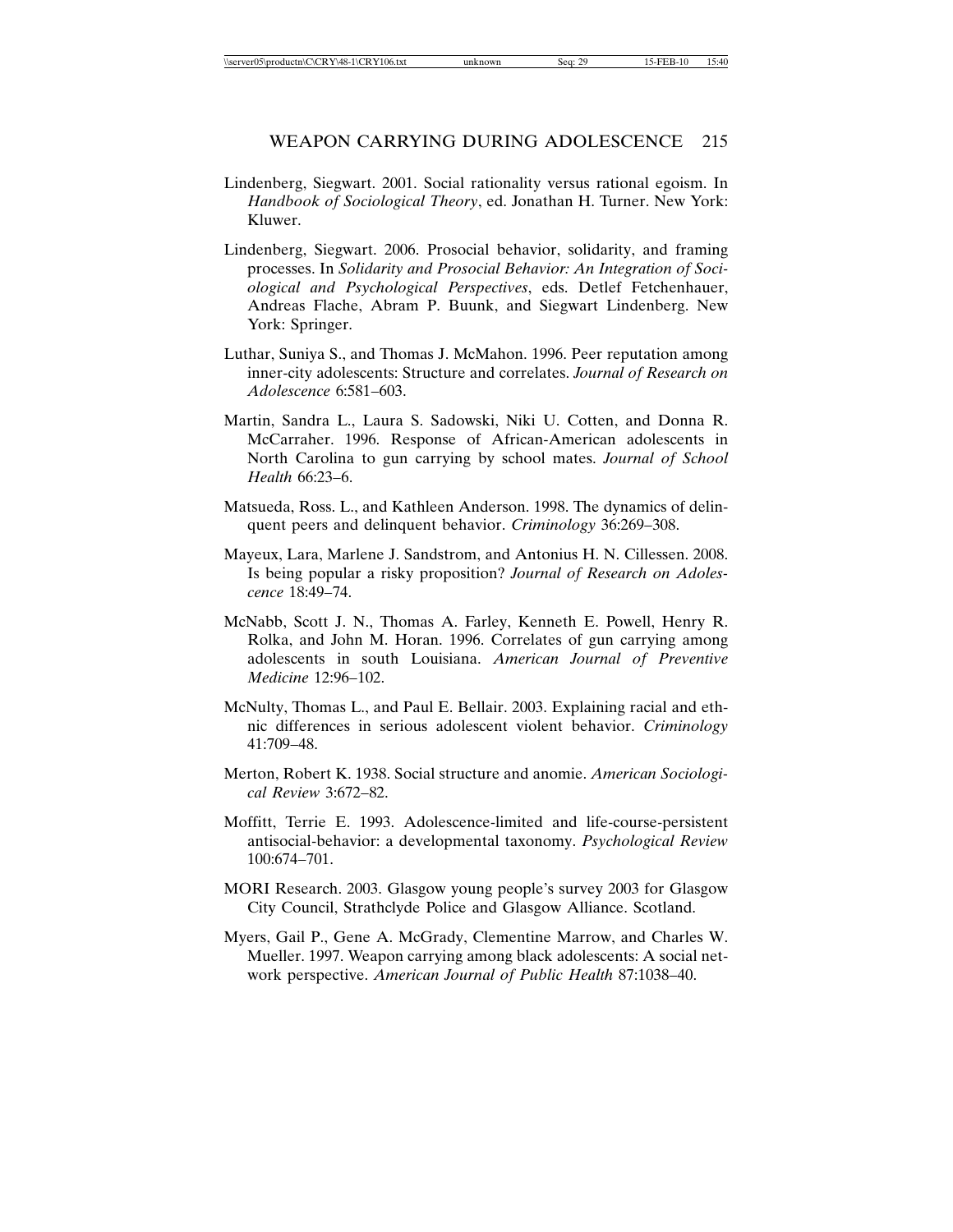- Ormel, Johan, Siegwart Lindenberg, Nardi Steverink, and Michael Vonkorff. 1997. Quality of life and social production functions: A framework for understanding health effects. *Social Science & Medicine* 45:1051–63.
- Osgood, D. Wayne, and Amy L. Anderson. 2004. Unstructured socializing and rates of delinquency. *Criminology* 42:519–49.
- Pellegrini, Anthony D., and Maria Bartini. 2001. Dominance in early adolescent boys: Affiliative and aggressive dimensions and possible functions. *Merrill-Palmer Quarterly Journal of Developmental Psychology* 47:142–63.
- Pickett, William, Wendy Craig, Yossi Harel, John Cunningham, Kelly Simpson, Michal Molcho, Joanna Mazur, Suzanne Dostaler, Mary D. Overpeck, and Candace E. Currie. 2005. Cross-national study of fighting and weapon carrying as determinants of adolescent injury. *Pediatrics* 116:855–63.
- Price, James H., Sharon M. Desmond, and Daisy Smith. 1991. A preliminary investigation of inner-city adolescents perceptions of guns. *Journal of School Health* 61:255–9.
- Rountree, Pamela W. 2000. Weapons at school: Are the predictors generalizable across context? *Sociological Spectrum* 20:291–324.
- Rudatsikira, Emmanue, Pramil Singh, Jayakaran Job, and Synnove Knutsen. 2007. Variables associated with weapon-carrying among young adolescents in southern California. *Journal of Adolescent Health* 40:470–3.
- Sheley, Joseph F. 1994. Drugs and guns among inner-city high school students. *Journal of Drug Education* 24:303–21.
- Short, James F., and Fred L. Strodtbeck. 1963. The response of gang leaders to status threats: an observation on group process and delinquent behavior. *American Journal of Sociology* 68:571–9.
- Simon, Thomas R., Jean L. Richardson, Clyde W. Dent, Chi P. Chou, and Brian R. Flay. 1998. Prospective psychosocial, interpersonal, and behavioral predictors of handgun carrying among adolescents. *American Journal of Public Health* 88:960–3.
- Snijders, Tom A. B. 2001. The statistical evaluation of social network dynamics. In *Sociological Methodology*, eds. Michael E. Sobel and Mark P. Becker. Oxford, UK: Basil Blackwell.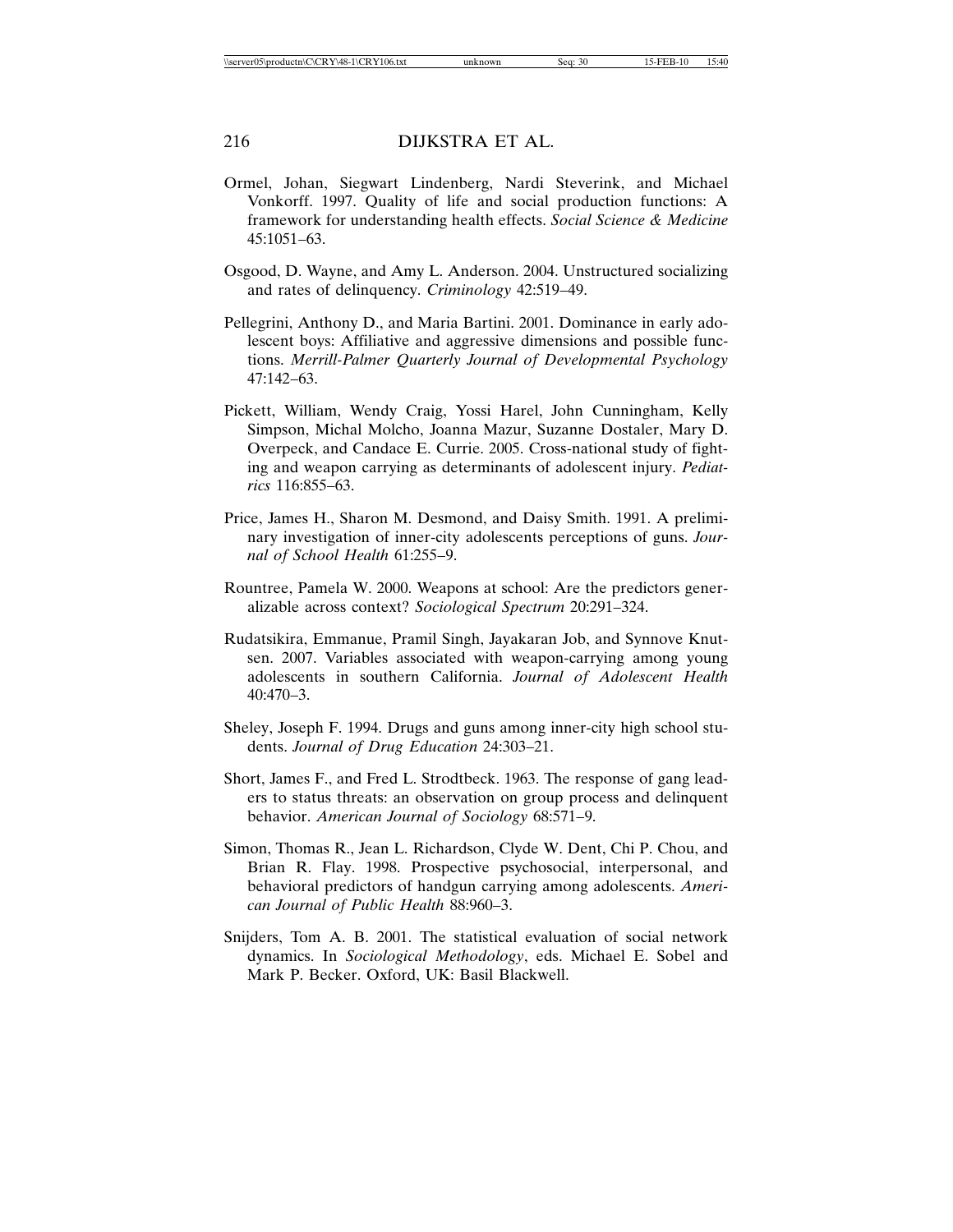- Snijders, Tom A. B. 2005. Models for longitudinal network data. In *Models and Methods in Social Network Analysis*, eds. Peter Carrington, John Scott, and Stanley Wasserman. New York: Cambridge Press.
- Snijders, Tom A. B., Christian E.G. Steglich, and Michael Schweinberger. 2007. Modeling the co-evolution of networks and behavior. In *Longitudinal Models in the Behavioral and Related Sciences*, eds. Kees Van Montfort, Johan Oud, and Albert Satorra. Mahwah, NJ: Lawrence Erlbaum.
- Snijders, Tom A. B., Christian E. G. Steglich, Michael Schweinberger, and Mark Huisman. 2007. Manual for SIENA version 3. Oxford, UK: University of Oxford, Department of Statistics. http://stat.gamma.rug.nl/ stocnet.
- Snijders, Tom A. B., Gerhard G. Van de Bunt, and Christian E.G. Steglich. 2010. Introduction to stochastic actor-based models for network dynamics. *Social Networks*. In press. http://dx.doi.org/10.1016/ j.socnet.2009.09.004.
- Sorenson, Susan B., and Katherine A. Vittes. 2004. Adolescents and firearms: A California statewide survey. *American Journal of Public Health* 94:852–8.
- Steglich, Christian E. G., Tom A. B. Snijders, and Michael Pearson. 2010. Dynamic networks and behavior: Separating selection from influence. *Sociological Methodology*. In press.
- Steglich, Christian E. G., Tom A. B. Snijders, and Patrick West. 2006. An illustrative analyses of the co-evolution of adolescents' friendship networks, taste in music, and alcohol consumption. *Methodology* 2:48–56.
- Steinberg, Laurence, Dustin Albert, Elizabeth Cauffman, Marie Banich, Sandra Graham, and Jennifer Woolard. 2008. Age differences in sensation seeking and impulsivity as indexed by behavior and self-report: Evidence for a dual systems model. *Developmental Psychology* 44:1764–78.
- Steinberg, Laurence, Sanford M. Dornbusch, and B. Bradford Brown. 1992. Ethnic differences in adolescent achievement: An ecological perspective. *American Psychologist* 47:723–9.
- Steinman, Kenneth J., and Marc A. Zimmerman. 2003. Episodic and persistent gun-carrying among urban African-American adolescents. *Journal of Adolescent Health* 32:356–64.
- Sutherland, Edwin H. 1947. *Principles of Criminology*. Philadelphia, PA: Lippincott.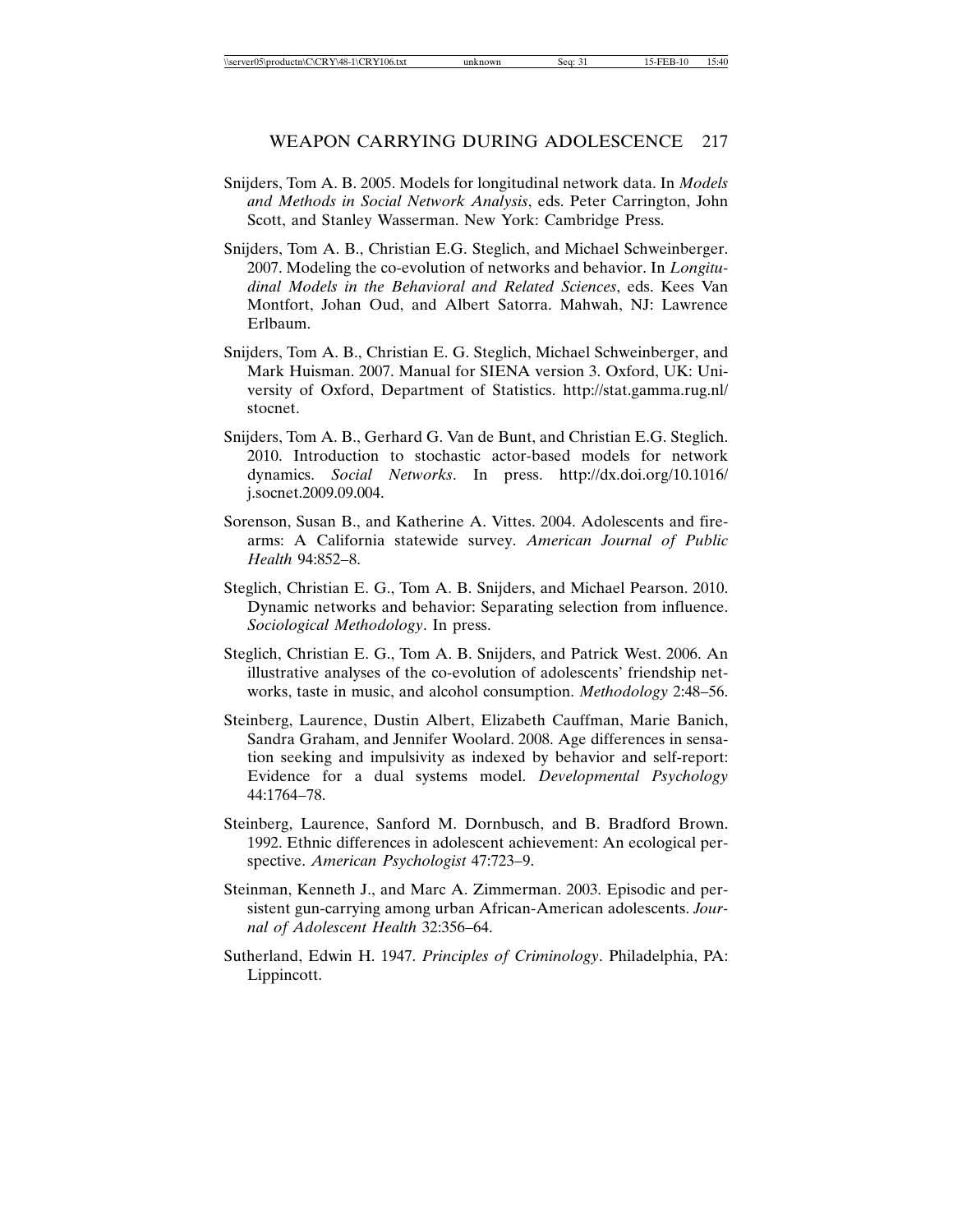- Valente, Thomas W. 2003. Social network influences on adolescent substance use: An introduction. *Connections* 25:11–6.
- Valois, Robert F., and Robert E. McKeown. 1998. Frequency and correlates of fighting and carrying weapons among public school adolescents. *American Journal of Health Behavior* 22:8–17.
- Valois, Robert F., Robert E. McKeown, Carol Z. Garrison, and Murray L. Vincent. 1995. Correlates of aggressive and violent behaviors among public high-school adolescents. *Journal of Adolescent Health* 16:26–34.
- Vaughan, Robert D., James F. McCarthy, Bruce Armstrong, Heather J. Walter, Pamela D. Waterman, and Lorraine Tiezzi. 1996. Carrying and using weapons: A survey of minority junior high school students in New York City. *American Journal of Public Health* 86:568–72.
- Warr, Mark. 2002. *Companions in Crime*. New York: Cambridge University Press.
- Webster, Daniel W., Patricia S. Gainer, and Howard R. Champion. 1993. Weapon carrying among inner-city junior high school students: defensive behavior vs aggressive delinquency. *American Journal of Public Health* 83:1604–8.
- Williams, Sunyna S., Peter F. Mulhall, Janet S. Reis, and John O. DeVille. 2002. Adolescents carrying handguns and taking them to school: Psychosocial correlates among public school students in Illinois. *Journal of Adolescence* 25:551–67.

Jan Kornelis Dijkstra is an assistant professor with the Department of Sociology and the Interuniversity Center for Social Science Theory and Methodology (ICS) at the University of Groningen in the Netherlands, where he received his PhD. His research interests include delinquency, antisocial behaviors, peer influence, peer relations, peer status, and socialnetwork analysis. His research recently appeared in *Developmental Psychology*, *Journal of Abnormal Child Psychology*, *Journal of Early Adolescence,* and *Journal of Research on Adolescence*. See also www.gmw.rug.nl/ ~jkdijkst.

Siegwart Lindenberg is a professor of cognitive sociology with the Department of Sociology and the Interuniversity Center for Social Science Theory and Methodology (ICS) at the University of Groningen in the Netherlands. He received his PhD from Harvard and is a member of the Royal Netherlands Academy of Arts and Sciences and of the European Academy of Sociology. His interests lie in the development, testing, and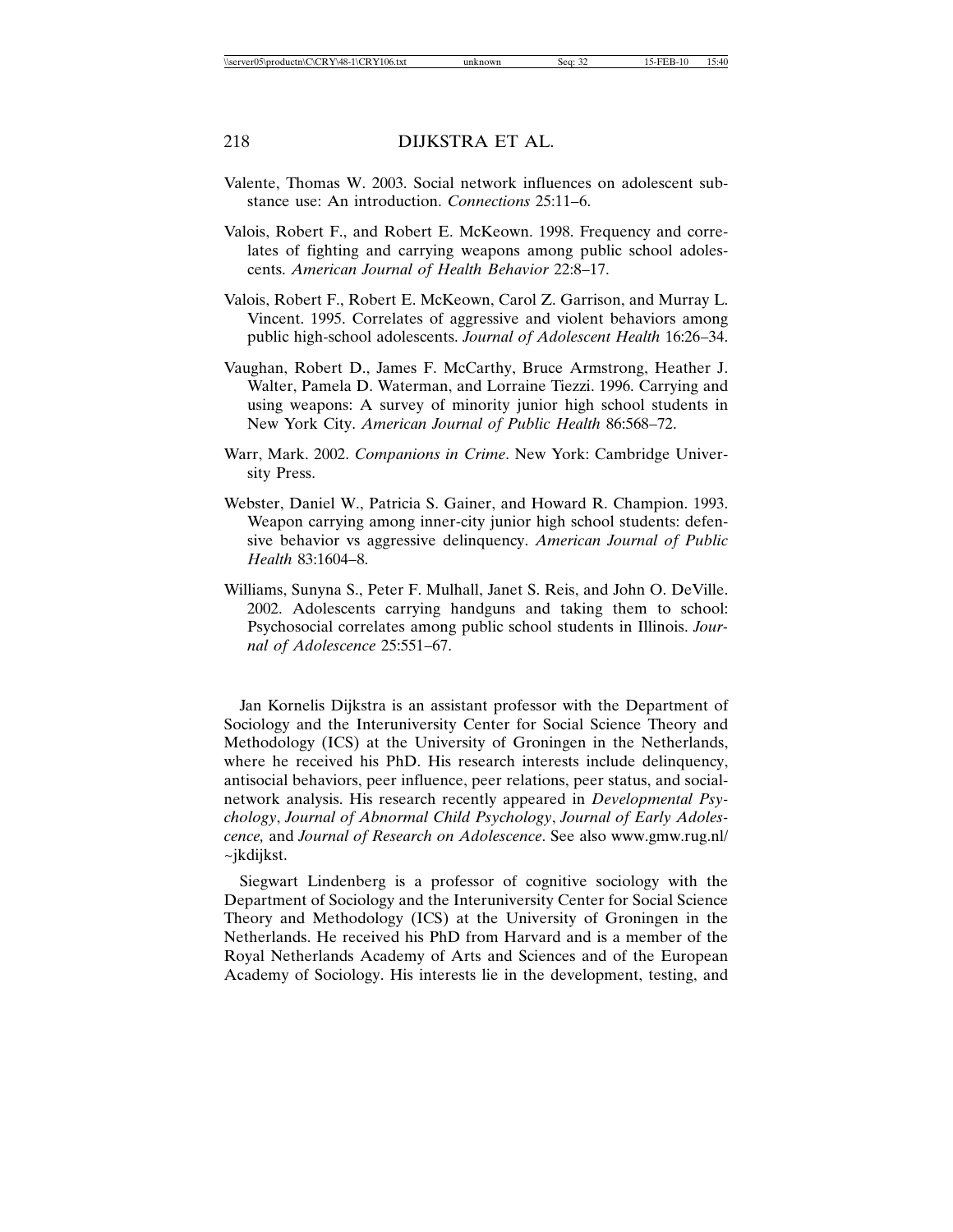application of "social rationality" theories that deal with the influence of the social environment on social behavior through its influence on cognitive and motivational processes (goal-framing), especially on the satisfaction of need-related goals and on processes of self-regulation. See also www.gmw.rug.nl/~lindenb.

René Veenstra is an associate professor with the Department of Sociology and the Interuniversity Center for Social Science Theory and Methodology (ICS) at the University of Groningen in the Netherlands. He is also a visiting professor with the Department of Psychology at the University of Turku in Finland. Professor Veenstra received his PhD in sociology of education in 1999 from the University of Groningen. His research interests include bullying and victimization, prosocial and antisocial behavior, parent–child relations, peer relations, and social network analysis. His research has recently appeared in *Child Development*, *Developmental Psychology*, the *International Journal of Behavioral Development*, and the *Journal of Early Adolescence*. See also http://www.gmw.rug.nl/~veenstra.

Christian Steglich is a researcher with the Department of Sociology and the Interuniversity Center for Social Science Theory and Methodology at the University of Groningen in the Netherlands. He received an MSc in Mathematics and Computer Sciences from the Technical University of Berlin and a PhD in sociology from the University of Groningen. His research focuses on the stochastic modeling of social-network dynamics, selection and influence processes, social hierarchies, and social norms. He has published in several journals that include *Social Networks* and *Sociological Methodology*.

Jenny Isaacs is an assistant professor with the Department of Psychology at Yeshiva University in New York City. She received her PhD in child clinical psychology in 2004 from St. John's University. Her primary research interests include social development and social-cognitive processes underlying behavior.

Noel A. Card is an assistant professor in family studies and human development at the University of Arizona. He received his PhD in psychology in 2004 from St. John's University. His research interests include social development and quantitative methods. His developmental research has recently appeared in the journals *Child Development*, *Developmental Psychology*, as well as *Social Development*, and his quantitative work includes two recently edited books on interdependent data and on modeling contextual effects.

Ernest V. E. Hodges is a professor with the Department of Psychology at St. John's University in New York City and at the University of Turku in Finland. His research interests broadly include social and personality